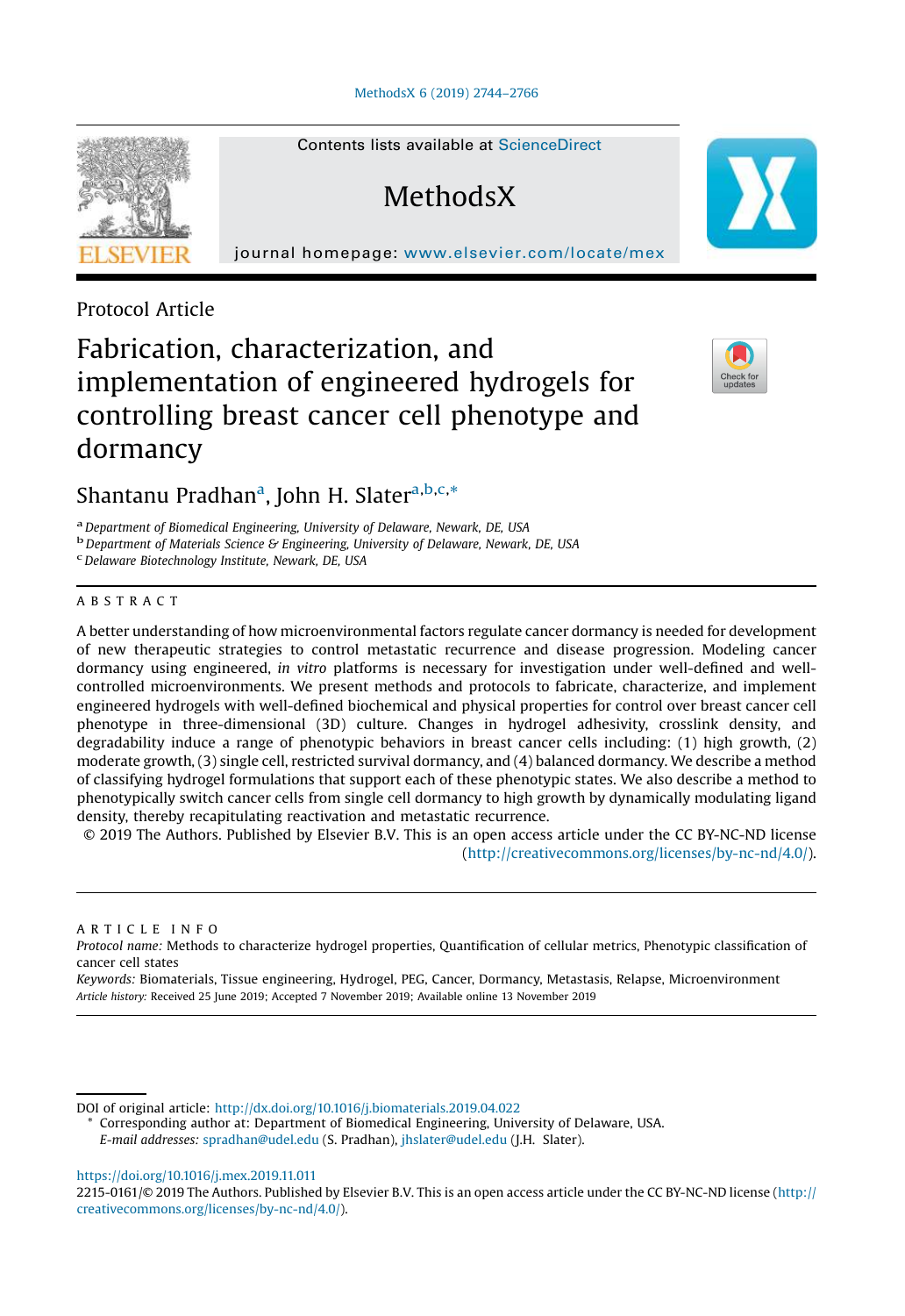| Subject Area:                  | Engineering                                                                                            |
|--------------------------------|--------------------------------------------------------------------------------------------------------|
| More specific subject<br>area: | Biomaterials, Tissue Engineering, Cancer                                                               |
| Protocol name:                 | Methods to characterize hydrogel properties, quantification of cellular metrics, and phenotypic        |
|                                | classification of cancer cell states                                                                   |
| Reagents/Tools:                | Included in each section of the protocol                                                               |
| Experimental                   | MDA-MB-231 metastatic breast cancer cells are cultured within PEG-based hydrogels with varying         |
| Design:                        | adhesivity and crosslink density. Encapsulated cells are assessed for viability, early apoptosis,      |
|                                | proliferation, metabolic activity, and 3D morphology over 15 days. Quantified metrics are used to      |
|                                | classify hydrogel formulations into groups supporting various cancer cell states. Matrix adhesivity is |
|                                | also dynamically modulated in long-term culture to switch encapsulated cancer cells from               |
|                                | dormancy to metastatic relapse.                                                                        |
| Trial Registration:            | N/A                                                                                                    |
| Ethics:                        | N/A                                                                                                    |

#### Specification Table

#### Value of the Protocol

The influence of matrix adhesivity and crosslink density on phenotypic cancer cell states is demonstrated.

 Systematic classification of hydrogel formulations based on phenotypic cellular metrics can be applied to study a wide range of 3D cancer cell behavior ranging across spontaneous apoptosis, single cell dormancy, balanced dormancy and metastatic growth.

 Dynamic increase in matrix adhesivity facilitates reactivation of dormant tumor cells into proliferative state and facilitates future investigation of metastatic relapse.

## Method details

#### *Introduction*

A major challenge underlying treatment of metastatic cancer is the presence of dormant tumor cells in various organs; at the primary site and in secondary sites post dissemination [1,2]. These dormant cell populations are difficult to detect and treat owing to their low proliferation, quiescent nature, and high degree of resistance against standard chemotherapeutics. Investigating the molecular mechanisms underlying tumor dormancy is necessary to develop new therapeutic strategies to eliminate dormant populations in a targeted, specific manner. Unfortunately, *in vivo* models, owing to their physiological complexity and poor control of experimental conditions, are not optimal for investigating the dormancy phenomenon [3]. Hence, *in vitro* platforms with well-defined, user-controlled properties are useful for systematic investigation of microenvironmental factors that regulate dormancy in a reproducible, higher-throughput fashion.

The microenvironment of the primary tumor as well as secondary metastatic sites is an important regulator of the phenotypic plasticity exhibited by tumor cells and influences the switch between tumor dormancy and metastatic reactivation [4,5]. In particular, specific physical (stiffness, pore size) and biochemical (adhesivity, degradability) properties of the extracellular matrix (ECM) have been posited to influence the phenotypic states of cancer cells and thereby induce dormancy [3,6]. Hence systematic tuning of these properties in engineered synthetic matrices and adopting a materialsdirected approach in controlling cancer cell states may provide an avenue for investigating tumor dormancy *in vitro*.

Toward this goal, we developed a set of sixteen, poly(ethylene glycol) (PEG)-based hydrogel formulations with well-defined physical and biochemical properties that can be used for encapsulation and three-dimensional (3D) culture of cancer cells for extended time periods ( $\sim$ 75 days) that induce various phenotypic states, including tumor dormancy, via tuning of the hydrogel properties [7,8]. We present methods to fabricate these hydrogels, characterize their properties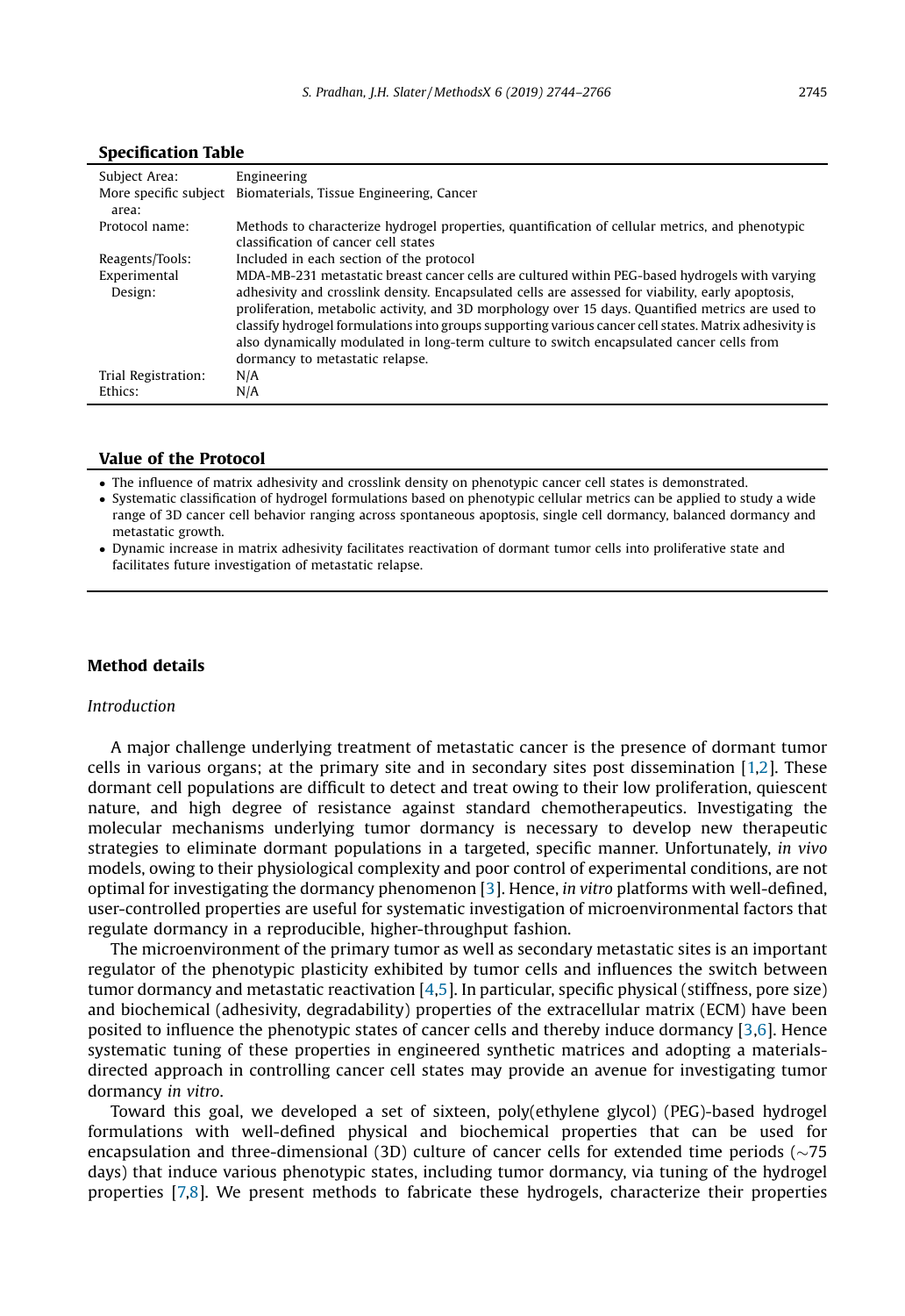(ligand density, elasticity, swelling, degradability, diffusivity, and pore size), evaluate cellular metrics (viability, proliferation, early apoptosis, metabolic activity, cell/cluster morphology) corresponding to various phenotypic states (high growth, moderate growth, single cell restricted survival dormancy, and balanced dormancy), classify hydrogel formulations based on the phenotype induced, and reactivate single, dormant tumor cells into a highly proliferative state.

## *Hydrogel stock solution preparation*

This protocol describes the methods for preparation of stock solutions that constitute the PEGbased hydrogel precursor.

#### *Materials/equipment*

- Phosphate-buffered saline (PBS, sterile)
- PEG-PQ-PEG macromer (PEG-PQ, 3.4 kDa) (For synthesis protocol, see Refs. [7,9])
- PEG-RGDS macromer (3.4 kDa) (For synthesis protocol, see Refs. [7,10,11])
- Lithium acyl phosphinate (LAP) (For synthesis protocol, see Refs. [11,12])
- N-vinyl pyrrolidinone (NVP, Sigma-Aldrich)
- 1 Prepare PEG-PQ stock in PBS (20 % w/v) (200 mg/mL or 10 mg/50  $\mu$ L).
- 2 Prepare PEG-RGDS stock in PBS (20 mM) (68 mg/mL or  $6.8 \text{ mg}/100 \mu$ L).
- 3 Prepare LAP stock in PBS (30 mg/mL or 3 mg/100  $\mu$ L).

Note: LAP powder may need to be sonicated for 15–20 min and vortexed thoroughly for complete dissolution.

Note: Protect all solutions containing LAP from light using aluminum foil to prevent unwanted photopolymerization and store at  $4^{\circ}$ C for subsequent use.

- 4 Prepare NVP stock in PBS (10  $\mu$ L/mL or 10  $\mu$ L + 990  $\mu$ L PBS).
- 5 Prepare final precursor solution with PEG-PQ = 5 % w/v, PEG-RGDS = 0, 1, 5, or 10 mM, LAP = 3 mg/mL and NVP = 0, 0.5, 1, or 2  $\mu$ L/mL and adjust with PBS (Table 1). Mix all components thoroughly to ensure uniform mixing.

#### *Cell preparation*

This protocol describes the method of preparation of cancer cell suspension used subsequently for hydrogel encapsulation.

#### *Materials/equipment*

- MDA-MB-231 breast cancer cells cultured in tissue culture flasks coated with human fibronectin  $(10 \mu g/mL, Sigma-Aldrich)$ 

- Cell culture media (Dulbecco's Modified Eagle Medium (DMEM), Thermo Fisher + 10 % (v/v) fetal bovine serum (FBS), Thermo Fisher + 1 % (v/v) penicillin-streptomycin, Lonza)

- Serum-free media (DMEM + 1 % (v/v) penicillin-streptomycin)

| Composition of hydroger formulations used for cell encapsulation. |                     |                         |  |
|-------------------------------------------------------------------|---------------------|-------------------------|--|
| Constant components                                               | Variable components |                         |  |
|                                                                   | $[PEG-RGDS]$ (mM)   | [NVP] $(\mu L/mL)/(mM)$ |  |
| PEG-PO: $5\%$ w/v; LAP: $3$ mg/mL                                 |                     | 0.0/0.0                 |  |
|                                                                   |                     | 0.5/4.7                 |  |
|                                                                   |                     | 1.0/9.4                 |  |
|                                                                   | 10                  | 2.0/18.7                |  |

#### Table 1

Composition of hydrogel formulations used for cell encapsulation.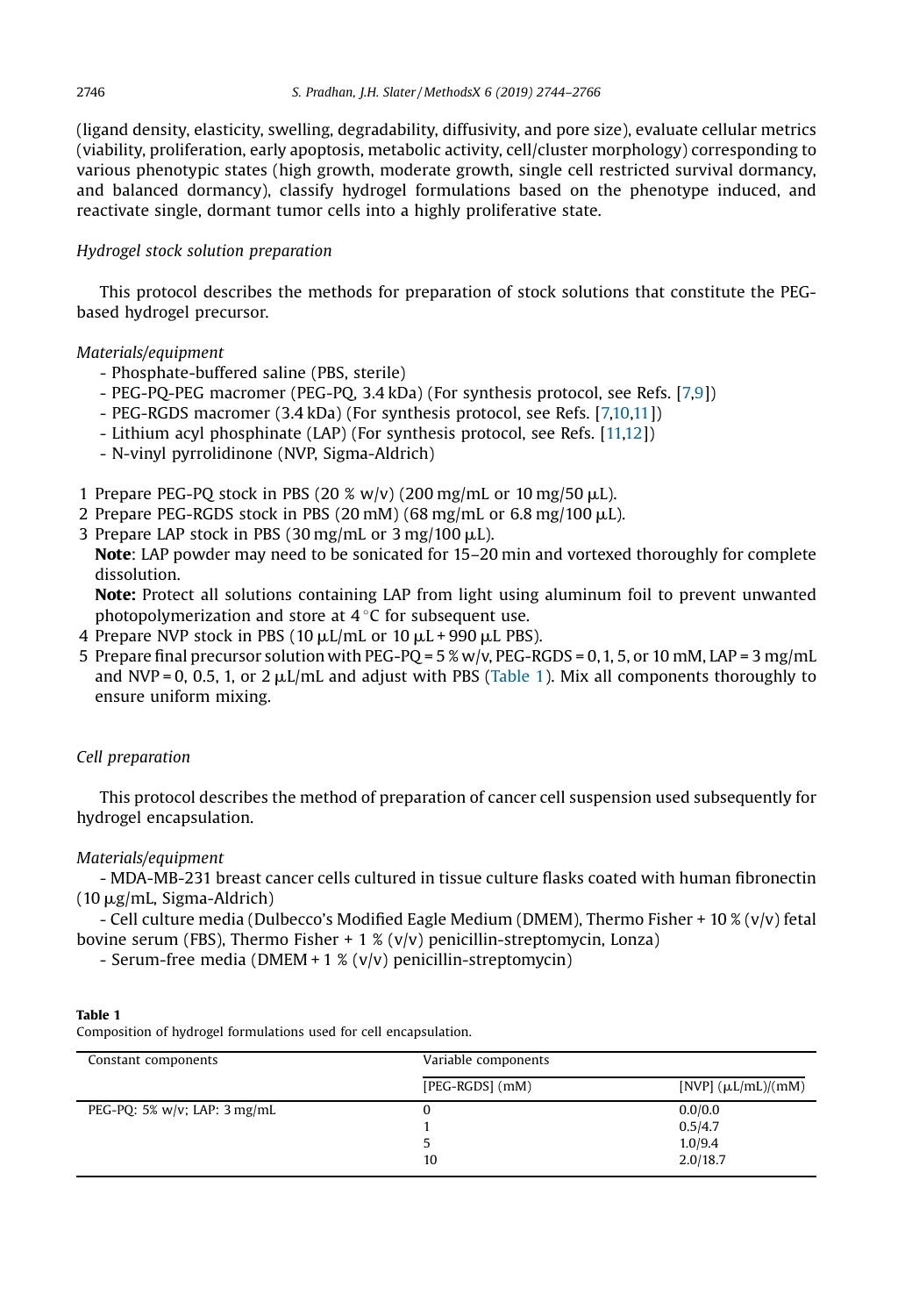- Trypsin (0.25 %, Lonza)

- Phosphate-buffered saline (PBS, sterile)
- 1 Replace cell culture media with serum-free media in tissue culture flask 48 h prior to cell encapsulation for synchronizing the cell cycle of MDA-MB-231 cells.
- 2 On the day of encapsulation, aspirate media from flask and rinse cells with PBS.
- 3 Trypsinize cells from flask and centrifuge cells.
- 4 Aspirate media to obtain cell pellet, resuspend cell pellet in 1 mL media.
- 5 Count cells in hemocytometer.

**Note:** Cell encapsulation can be performed in the range of  $1\text{--}50^*10^6$  cells/mL,  $10^*10^6$  cells/mL is recommended. At this density, for 100  $\mu$ L of polymer precursor, 1\*10 $^6$  cells are needed.

# *Cell encapsulation in hydrogels*

This protocol describes the method for encapsulation of cancer cells within PEG-based hydrogels with well-defined composition via UV-initiated photocrosslinking and subsequent 3D culture.

# *Materials/equipment*

- Cancer cell suspension in media prepared earlier

- Cell culture media (Dulbecco's Modified Eagle Medium (DMEM), Thermo Fisher + 10 % (v/v) fetal bovine serum (FBS), Thermo Fisher + 1 % (v/v) penicillin-streptomycin, Lonza)

- Hydrogel precursor solution prepared earlier
- Parafilm (sterilized with ethanol)
- Tweezers (sterilize with ethanol)
- Glass slide
- Well plate
- UV light source (Blak-Ray flood UV lamp, wavelength: 365 nm, intensity: 10 mW/cm<sup>2</sup>)
- 1 Pipette an equivalent volume of cell suspension containing 1\*10<sup>6</sup> cells and transfer into a clear microcentrifuge tube.
- 2 Centrifuge the cell suspension to obtain cell pellet.
- 3 Warm up the UV light lamp for 15 min prior to crosslinking. On a glass slide, stretch a strip of Parafilm for use as a hydrophobic surface.
- 4 From the cell pellet, carefully aspirate supernatant media and resuspend cell pellet in the polymer precursor solution.

Note: Try to remove all the media as remaining media can dilute the polymer precursor solution and inhibit crosslinking. Minimize the time that cells are in direct contact with the liquid polymer precursor, usually 45 min is long enough. Mix the cell pellet quickly and uniformly in the precursor solution.

5 Pipette 3  $\mu$ L droplets of cell-laden precursor solution onto the hydrophobic Parafilm surface ( $\sim$ 15– 20 droplets) (See Fig. 1 Ref. [7]) and crosslink under the UV lamp (Blak-Ray flood UV lamp, wavelength: 365 nM, intensity: 10 mW/cm<sup>2</sup>, height of UV lamp from Parafilm surface: 8 in.) for 1 min (Fig. 1).

Note: Pipetting of hydrogel droplets must be completed as rapidly as possible to prevent cells from settling to the bottom of the droplets.

Note: Due to the fast polymerization kinetics of the LAP photoinitiator, the crosslinking time can be reduced to 30 s; however, 1 min crosslinking time is suggested to ensure maximum PEG-RGDS conjugation to the PEG-PQ matrix.

- 6 Fill 1 well of a 6-well plate with cell culture media. Using sterile tweezers, carefully pick up each hydrogel droplet and transfer to the media in the well plate.
- 7 Maintain cell-laden hydrogels in culture changing media every 4 days or as necessary. Note: Cell-laden hydrogels can be maintained for at least 15 days in culture for quantification of cellular metrics.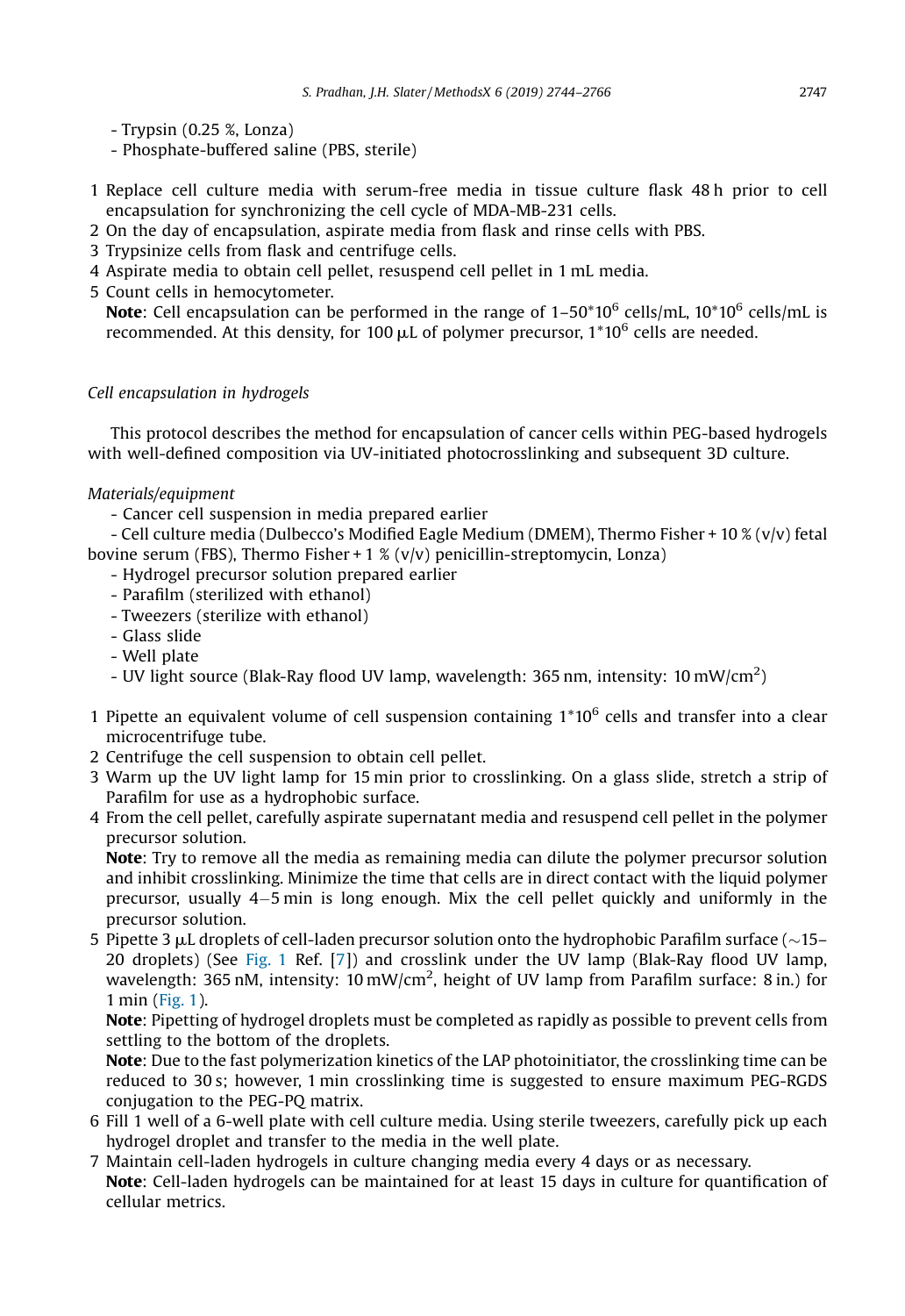

Fig. 1. Schematic of hydrogel fabrication. A glass slide is covered with Parafilm and hydrogel precursor solution (containing cells) is pipetted as  $3 \mu$ L droplets on the hydrophobic surface. After 1 min UV exposure, crosslinked hydrogels are transferred with sterile tweezers into well plates containing media.

## *Characterization of PEG-RGDS incorporation*

This protocol describes a method to quantify the concentration of PEG-RGDS that is incorporated into the hydrogel during the photocrosslinking process. Particularly, the increase in incorporation efficiency of PEG-RGDS in the presence of the NVP co-monomer is demonstrated. PEG-RGDS is mixed with ratiometric concentration of fluorescently labeled PEG-RGDS-Alexa Fluor<sup>®</sup> 488 and the fluorescence images of the hydrogel precursor prior to crosslinking, immediately after crosslinking (to account for photobleaching), and after overnight rinsing (to remove unconjugated moieties) is acquired. Fluorescence intensities are quantified via FIJI to obtain the final incorporation efficiency.

### *Materials/equipment*

- PEG-PQ macromer
- PEG-RGDS macromer
- PEG-RGDS-Alexa Fluor<sup>®</sup> 488 (PEG-RGDS-488) (For synthesis protocol, see Ref. [7])
- Lithium acyl phosphinate (LAP)
- N-vinyl pyrrolidinone (NVP)
- PBS
- Polydimethyl siloxane (PDMS) (SYLGARD<sup>TM</sup> 184 Silicone Elastomer Kit, Dow)
- $-$  Spacers/shims (thickness: 500  $\mu$ m)
- Biopsy punch (diameter: 3 mm)
- Glass slides
- Well plate
- Glass coverslips
- UV lamp

- Zeiss AxioObserver Z1 inverted fluorescent microscope equipped with Zeiss AxioCam MRm camera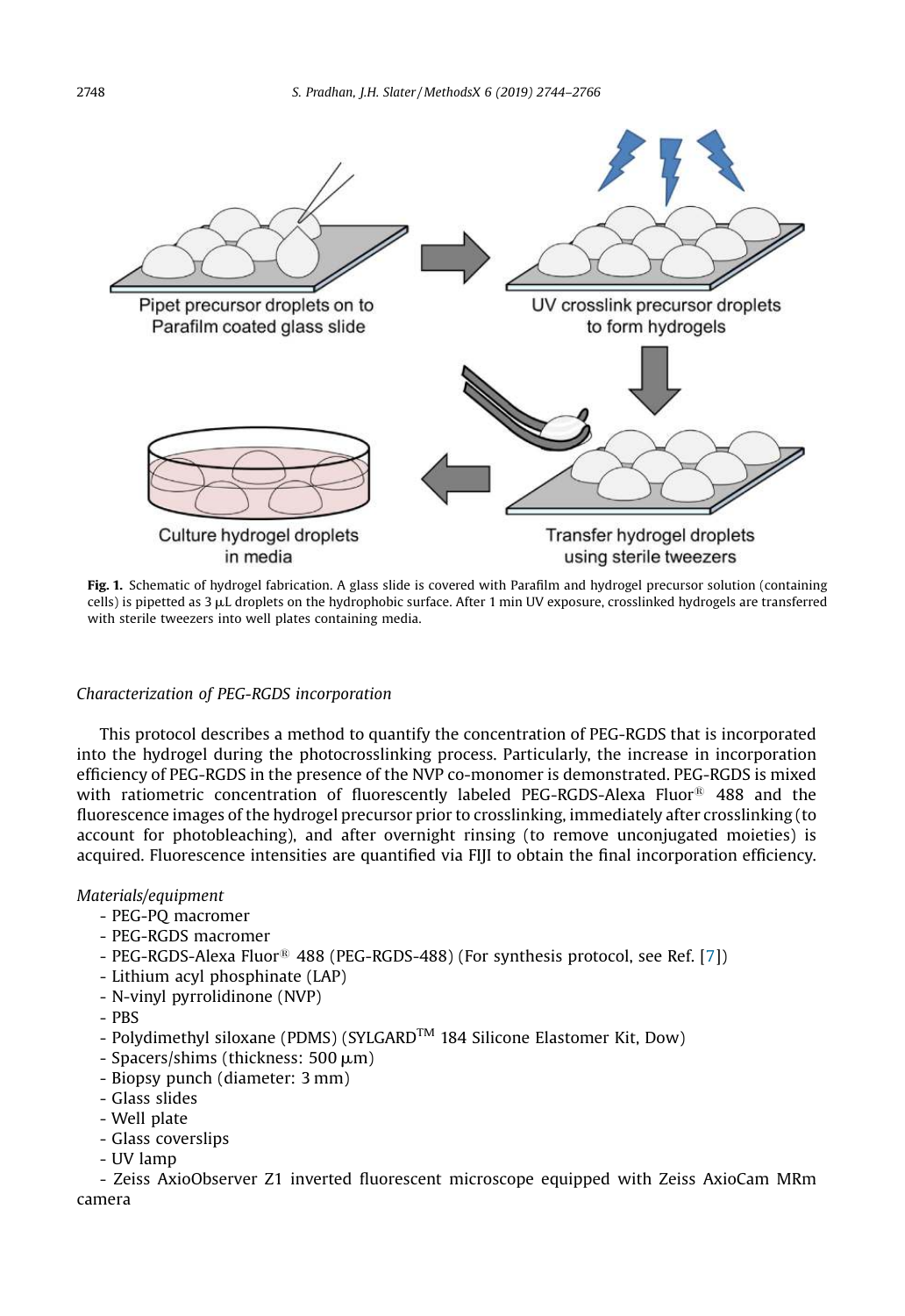- 1 Mix PDMS base elastomer and curing agent in the ratio of 10:1 on a weighing scale and degasify using a vacuum chamber.
- 2 Cure a thin (500  $\mu$ m) sheet of PDMS at 70 °C between two clean glass slides fitted with 500  $\mu$ m thick shims as spacers.
- 3 Punch 3 mm diameter holes in the PDMS sheet using the biopsy punch to make PDMS molds.
- 4 Prepare PEG-PQ, PEG-RGDS, NVP and LAP stock in PBS as described in the previous section.
- 5 Prepare PEG-RGDS-488 stock in PBS (10 mM) (68 mg/mL or 6.8 mg/100  $\mu$ L).
- 6 For preparation of the final solution, the total RGDS concentration (PEG-RGDS + PEG-RGDS-488) should be kept constant at 1, 5, or 10 mM. The final concentration of PEG-RGDS-488 should be constant at 0.5 mM; adjust the PEG-RGDS concentration accordingly to 0.5, 4.5, or 9.5 mM.
- 7 Prepare final precursor with PEG-PQ = 5 % w/v, PEG-RGDS = 1, 5, or 10 mM, LAP = 3 mg/mL and  $NVP = 0$ , 0.5, 1, or 2  $\mu L/mL$  and adjust with PBS. Mix all components thoroughly.
- 8 Fix PDMS molds on glass a coverslip and pipet  $3 \mu L$  of precursor solution into the molds.
- 9 On the microscope and camera, pre-set exposure time (100 ms) and excitation intensity (20 mW/  $\text{cm}^2$ ) settings. Set the coverslip with precursor solution on the microscope stage and image precursor solution using a GFP filter cube (excitation: 450–490 nm, emission: 500–550 nm). Note: Keep intensity and exposure settings constant throughout the entire experiment. **Note:** Acquire images 200  $\mu$ m from the bottom of the coverslip to ensure imaging at the same zlocation in all samples.

Note: Acquisition settings will vary between microscopes. Adjust the excitation intensity and acquisition time as needed.

- 10 Remove the coverslip from the stage and photocrosslink the polymer precursor solution under the UV lamp for 1 min.
- 11 Without removing the PDMS mold, re-image the crosslinked hydrogel again using the same acquisition settings.

Note: Comparing fluorescence intensities of the images from the un-crosslinked precursor solution and immediately post-crosslinking will provide the ability to quantify the amount of photobleaching and to correct for it.

- 12 Remove the PDMS mold, transfer the hydrogels to well plates with PBS buffer and incubate overnight at room temperature to remove un-crosslinked moieties.
- 13 Transfer the hydrogels to coverslips, add a few drops of PBS, and re-image using the same microscope settings.

Note: Comparing the fluorescence intensities of images immediately post-crosslinking and after overnight rinsing will give the relative percentage of RGDS conjugated in the final hydrogels.

14 Analyze images using FIJI software (NIH, Version 1.52h) to quantify fluorescence intensities (Fig. 2). Quantify background fluorescence of a representative non-gel area and representative gel area of the image. Subtract background intensity from the gel fluorescence intensity to obtain true fluorescence intensity. Normalize intensity values based on the values obtained prior to crosslinking. Note: Use the following method and FIJI functions to analyze fluorescence intensity: Analyze > Set Measurements > (Check box for Mean Gray Value) Analyze > Measure

The following assumptions are made to quantify the conjugation efficiency using this approach:

- 1 PEG-RGDS and PEG-RGDS-488 have the same incorporation efficiency (no competitive behavior).
- 2 The molecular weights of PEG-RGDS and PEG-RGDS-488 are similar (based on molar ratios used during synthesis).
- 3 Overnight rinsing ensures complete removal of unconjugated moieties.

The following equations are used to quantify the concentration of conjugated PEG-RGDS in the hydrogels:

Relative bleaching (B) = 
$$
\frac{I_1}{I_0}
$$
 (1)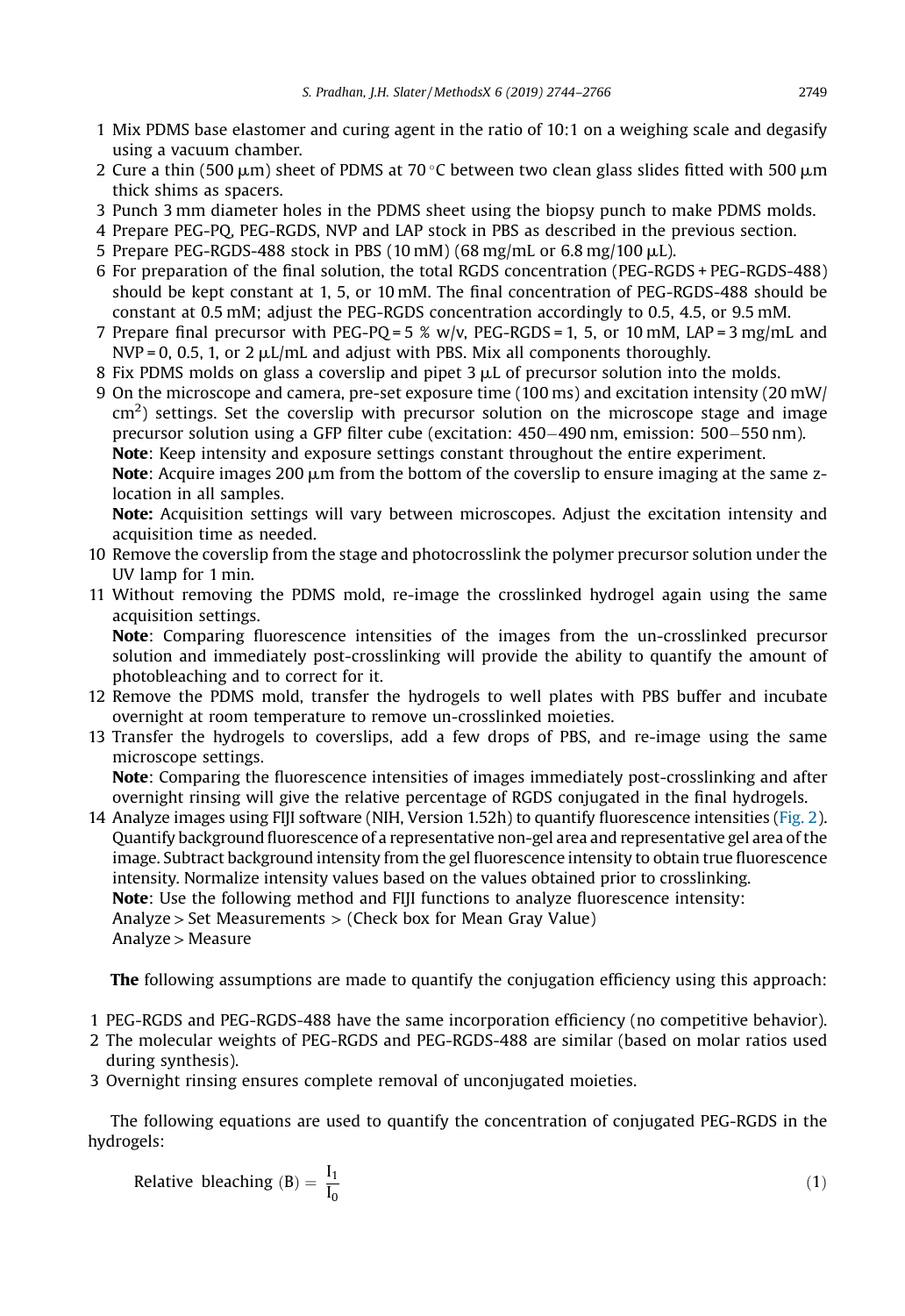

Fig. 2. Quantifying PEG-RGDS incorporation into hydrogels. (A) Representative fluorescent images of the hydrogel precursor solution before crosslinking (left column), post-crosslinking (middle column), and post-rinsing (right column) for two different hydrogel formulations (0 NVP and 10 mM PEG-RGDS (top row); 2  $\mu$ L/mL NVP and 10 mM PEG-RGDS (bottom row)).  $SB = 500 \mu m$ . (B) Measured fluorescence intensities of the hydrogels normalized to the pre-crosslink values demonstrate a decrease in intensity due to photobleaching and rinsing of unconjugated moieties. Eqs.  $(1)-(3)$  are used to quantify the incorporation efficiency and incorporated PEG-RGDS concentration from the measured intensities.

where  $I_0$  is the fluorescence intensity prior to crosslinking and  $I_1$  is the fluorescence intensity immediately after crosslinking which accounts for bleaching.

Relative conjugation (C) = 
$$
\frac{I_2}{I_1}
$$
 (2)

where  $I_2$  is the fluorescence intensity after rinsing and removal of unconjugated moieties.

Conjugated PEG – RGBS concentration (
$$
[RGDS]
$$
) = C × R\n
$$
(3)
$$

where R is the initial PEG-RGDS concentration in the prepolymer solution  $(R = 1, 5 \text{ or } 10 \text{ mM}$  PEG-RGDS).

#### *Characterization of hydrogel elasticity*

This protocol describes a method to quantify the compressive modulus of hydrogels, in particular, the changes in compressive modulus resulting from increased NVP co-monomer concentration (increased crosslink density) in PEG-PQ hydrogels. Of note in this assay is the fact that, incorporation of PEG-RGDS was not deemed necessary in the hydrogel formulation as the presence of cell-adhesive ligands has been demonstrated to have negligible effect on the bulk modulus of the hydrogels [13].

- MDA-MB-231 breast cancer cells
- PEG-PQ macromer
- PEG-RGDS macromer
- Lithium acyl phosphinate (LAP)
- N-vinyl pyrrolidinone (NVP)
- PBS
- Tweezers
- Vernier calipers
- Glass slides
- Well plate
- PDMS molds (diameter: 3 mm, thickness: 1 mm)
- UV lamp
- Universal Testing System 3340 Series (Instron)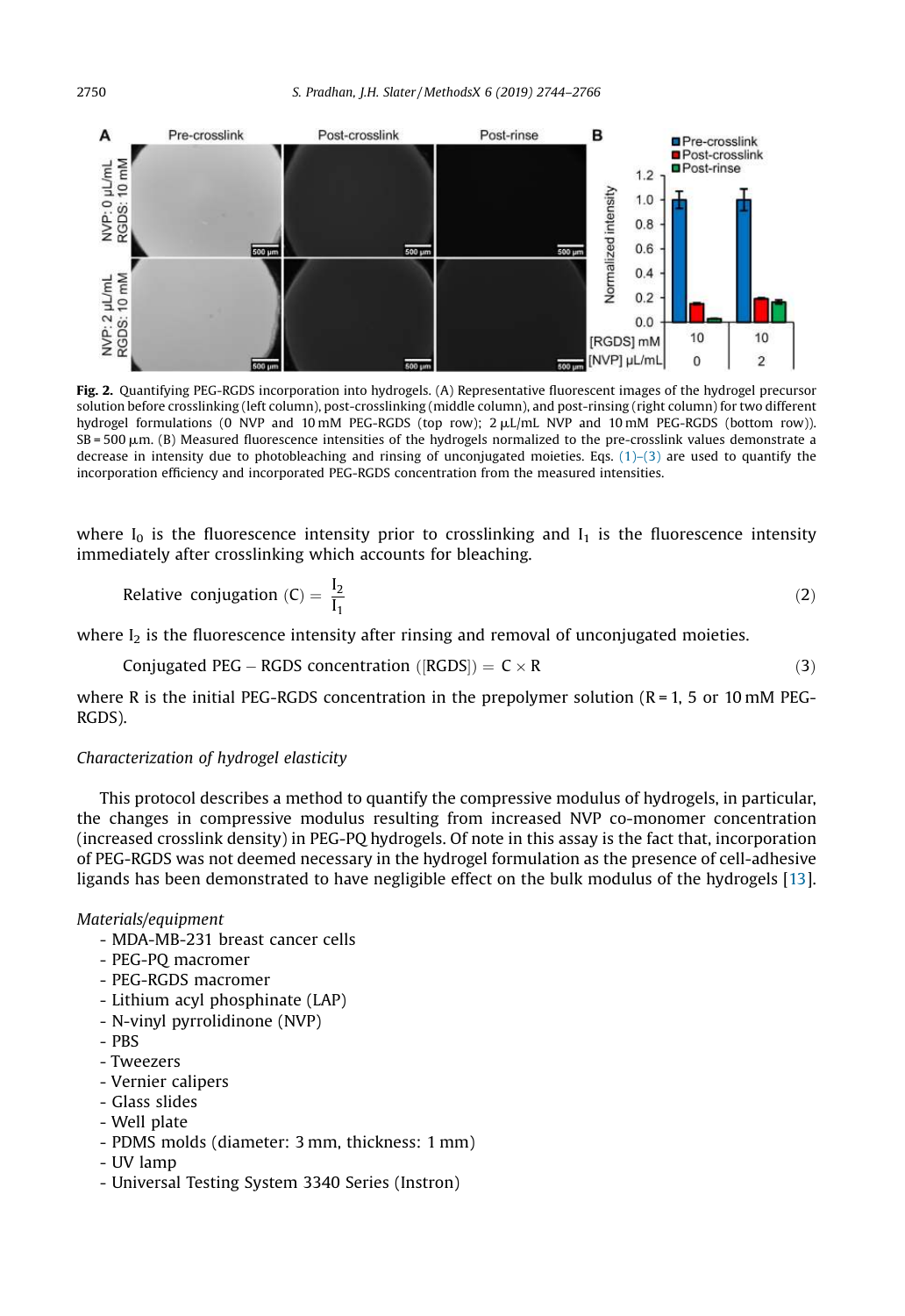- 1 Prepare PDMS containing 3 mm diameter holes and a thickness of 1 mm as per previous instructions.
- 2 Prepare the precursor solution with PEG-PO = 5 % w/v, PEG-RGDS = 1 mM, LAP = 3 mg/mL and  $NVP = 0$ , 0.5, 1, or  $2 \mu L/mL$  in PBS. Note: PEG-RGDS is necessary only when encapsulating cells. When making acellular gels, PEG-RGDS can be omitted if desired.
- 3 Pipet 15  $\mu$ L of precursor solution or precursor with MDA-MB-231 (10\*10 $^6$  cells/mL) into PDMS molds affixed on a glass slide.
- 4 Photocrosslink under the UV lamp for 1 min.
- 5 Transfer acellular hydrogels to a well-plate with PBS and incubate overnight to achieve equilibrium swelling. If encapsulating cells, transfer hydrogels to a well plate with cell culture media and incubate for 1–15 days as desired.

Note: Acellular hydrogels can be tested on day 1 post-crosslinking. Cell-laden hydrogels can be tested either on day 1 to characterize the initial elasticity or at some later time point (day 15 for example) to characterize elasticity after cell-mediated hydrogel degradation.

6 On the Instron system, set up the unconfined compression system with platens and a liquid bath chamber filled with warm PBS (Fig. 3).

**Note:** Use a 10 N load cell with a compression rate of 2  $\mu$ m/s for 100 s with an initial load of 0.02 N to ensure uniform contact between the hydrogel and compression plates.

- 7 Measure the hydrogel thickness and diameter prior to loading and hydrogel diameter at the end of the compression cycle using calipers.
- 8 Load hydrogel samples between parallel plates and proceed with compression testing to obtain force vs. displacement measurements.

Note: Avoid cracking or fracturing of the hydrogel under compression. If necessary, reduce the compression rate or maximum compression value.



Fig. 3. Schematic of mechanical testing system. An Instron compression testing system is used to measure compressive moduli of hydrogels. The hydrogel sample is placed in between parallel plates surrounded by a PBS chamber and undergoes unconfined compression as controlled by the load cell and z-height controller.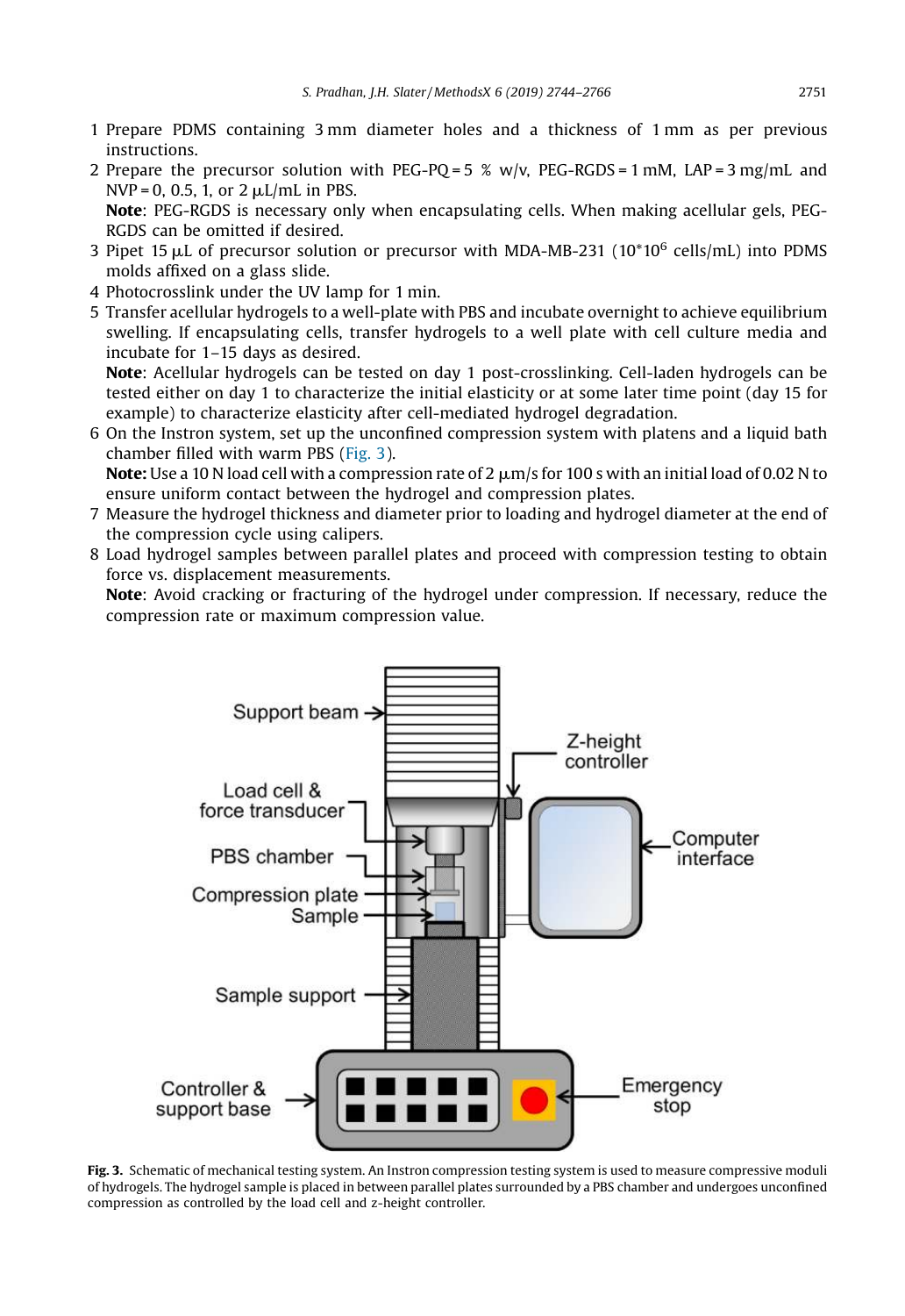9 Obtain stress vs. strain values and calculate the slope of a linear fit (within the first 20 % of the strain compression) to determine the compressive modulus (Fig. 4).

Note: The Instron setup generates force (N) vs. displacement (mm) data that is used for calculating stress and strain for each compression step. Calculate area of compression from the hydrogel diameter. The area should increase with linear increase in diameter during compression. Divide force values with area values to obtain stress values for each compression step.

$$
Stress (Pa) = \frac{Force (N)}{Area (m^2)}
$$
 (4)

Divide the displacement values by initial hydrogel thickness for each compression step to obtain strain values.

Strain = 
$$
\frac{\text{Displacement (mm)}}{\text{Hydrogel thickness (mm)}}
$$
 (5)

#### *Characterization of hydrogel swelling*

This protocol describes a method to quantify the swelling ratio of hydrogels, especially, the reduction in swelling ratio with increased NVP concentration (increased crosslink density).

- PEG-PQ macromer
- Lithium acyl phosphinate (LAP)
- N-vinyl pyrrolidinone (NVP)
- PBS
- Tweezers
- Glass slides
- Well plate
- PDMS molds (diameter: 3 mm, thickness: 1 mm)
- UV lamp
- Precision weighing balance (Mettler-Toledo)



Fig. 4. Hydrogel elasticity measurements. (A) Representative stress-strain curves and (B) compressive modulus of PEG-PQ hydrogels with varying concentrations of NVP.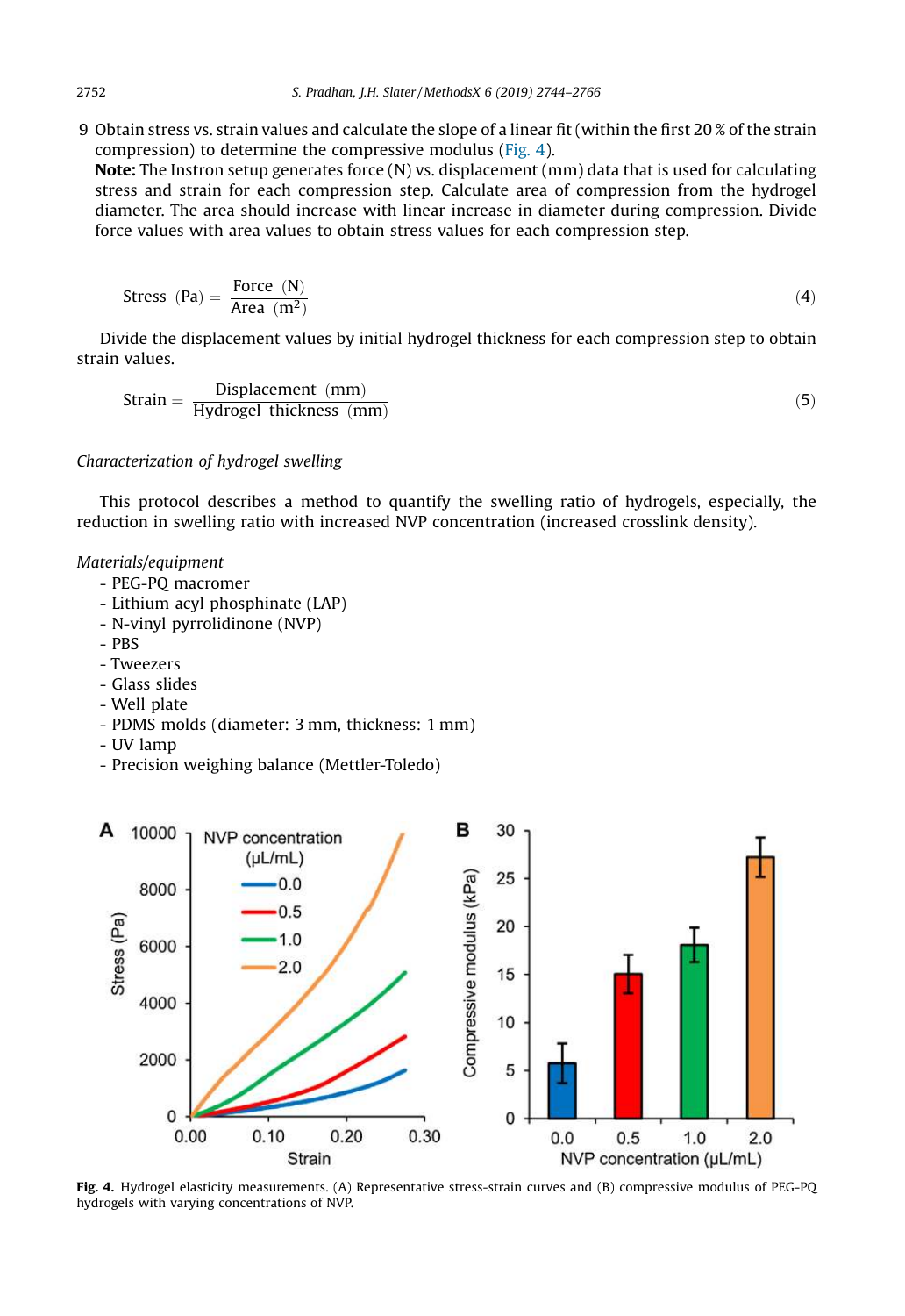- 1 Prepare the polymer precursor solution with PEG-PQ =  $5\%$  w/v, LAP =  $3$  mg/mL, and NVP = 0, 0.5, 1, or 2  $\mu$ L/mL in PBS.
- 2 Pipet 15  $\mu$ L of precursor solution into PDMS molds affixed on a glass slide and photocrosslink under UV lamp for 1 min.
- 3 Transfer hydrogels to a well-plate with PBS and incubate overnight to achieve equilibrium swelling.
- 4 Weigh swollen hydrogels on a carefully tared balance.
	- Note: Wick off excess PBS from hydrogels using a Kimwipe prior to weighing.
- 5 Allow the hydrogels to dry in ambient air for 6 h.
- 6 Weigh the dried hydrogels.
- 7 Calculate the swelling ratio using the equation below (Fig. 5):

$$
Swelling ratio = \frac{Swollen Weight - Dry Weight}{Dry Weight}
$$
 (6)

*Characterization of hydrogel degradation*

This protocol describes a method to quantify changes in the hydrogel degradability, especially, due to incorporation of the non-degradable NVP co-monomer in the hydrogel. Methacryloxyethyl thiocarbamoyl rhodamine B (containing free acrylate end groups) is conjugated to the PEG-PQ hydrogel matrix at low concentrations, thereby fluorescently labeling the hydrogels. The reduction in fluorescence intensity of hydrogels under the action of collagenase IV is monitored over time to quantify the rate of degradation of hydrogels.

In particular, this protocol helps quantify the inherent degradability of hydrogel matrices under the action of a digesting enzyme and not the ability of cells to degrade the hydrogel matrix. Encapsulated cells may have varying MMP profiles and secretion rates depending on matrix conditions, which would make it difficult to account for cell-induced matrix degradation.

- PEG-PQ macromer
- Lithium acyl phosphinate (LAP)
- N-vinyl pyrrolidinone (NVP)
- PBS



Fig. 5. Hydrogel swelling ratio. Variation in the swelling ratio of PEG-PQ hydrogels with varying concentrations of NVP.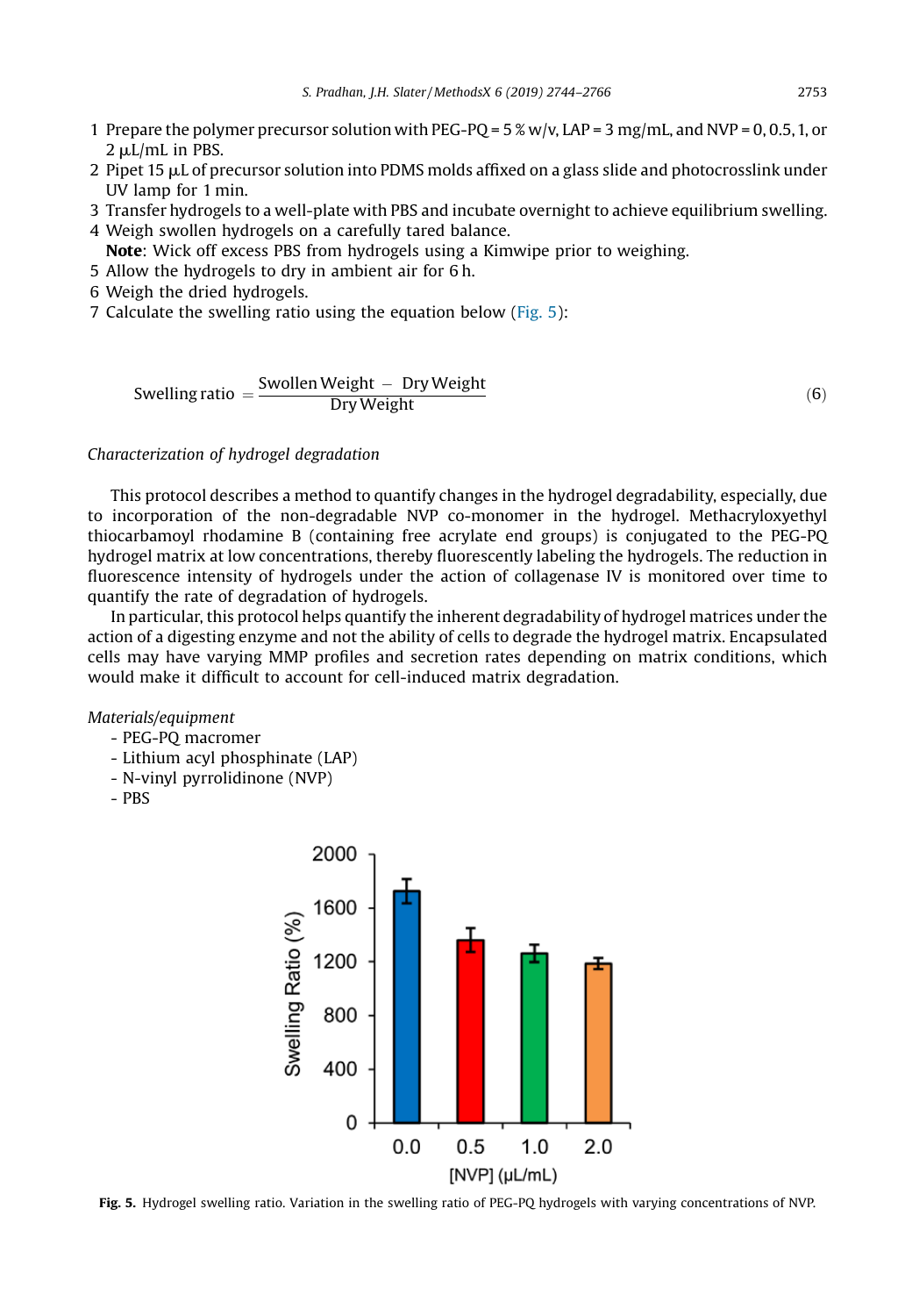- Deionized (DI) water
- Collagenase IV (Worthington)
- Methacryloxyethyl thiocarbamoyl rhodamine B (PolyFluor®570, Polysciences)
- $-$  PDMS molds (diameter: 3 mm, thickness:  $500 \text{ }\mu\text{m}$ )
- 0.22  $\mu$ m syringe filter (polyethersulfone, Millex-GP)
- UV lamp

- Zeiss AxioObserver Z1 inverted fluorescent microscope equipped with Zeiss AxioCam MRm camera and/or heated incubation stage

- $-37$  °C Incubator
- Water bath
- 1 Prepare a stock solution of rhodamine B in PBS. Dissolve 2 mg of powder in 1 mL of DI water with vigorous vortexing and/or sonication. Filter the solution through a  $0.22 \mu m$  filter to remove undissolved particulates. Mix the resulting solution with PBS in a ratio of PBS: rhodamine  $B = 80:20$ to obtain the working solution.

**Note:** Dissolution of the rhodamine B in DI water takes  $\sim$ 30 min. Complete dissolution may not be achieved. Double filtration may be necessary to remove particulates.

- 2 Prepare the polymer precursor solution with PEG-PQ =  $5\%$  w/v, LAP =  $3$  mg/mL and NVP = 0, 0.5, 1, or  $2 \mu L/mL$  in the above buffer.
- 3 Pipet 3  $\mu$ L of precursor into PDMS molds affixed on glass coverslips and photocrosslink under UV lamp for 1 min.
- 4 Allow the hydrogels to swell overnight in PBS at room temperature.
- 5 Prepare collagenase IV solution in PBS to a final concentration of 100  $\mu$ g/mL and warm to 37 °C in a water bath.
- 6 Transfer the swollen hydrogels to 96 well plates with PBS (1 hydrogel/well) and incubate at 37 °C for 30 min.
- 7 Image hydrogels using rhodamine filter cube (excitation: 538–562 nm, emission: 570–640 nm) with an excitation intensity of 27 mW/cm<sup>2</sup> and acquisition time of 100 ms. Note: Acquisition settings will vary between microscopes. Adjust the excitation intensity and acquisition time as needed.
- 8 Replace the PBS buffer with warm collagenase solution.
- 9 Acquire fluorescence images every 15 min.

Note: Make sure that collagenase buffer stays warm; either use a heated incubation stage or return to  $37^{\circ}$ C incubator between imaging cycles.

Note: Include a control group: PEG-PQ hydrogel with only PBS buffer (no collagenase) to serve as reference to account for any photobleaching that may occur during image acquisition.

10 Analyze the images using FIJI software to quantify fluorescence intensities (Fig. 6).

# *Characterization of hydrogel mesh size*

This protocol describes a method to quantify changes in the hydrogel mesh size, especially, due to incorporation of additional NVP (leading to additional crosslink density and reduced porosity) in the hydrogel matrix.

- PEG-PQ macromer
- Lithium acyl phosphinate (LAP)
- N-vinyl pyrrolidinone (NVP)
- PBS
- Deionized (DI) water
- Glass slides
- 0.22  $\mu$ m syringe filter (polyethersulfone, Millex-GP)
- 96-well plates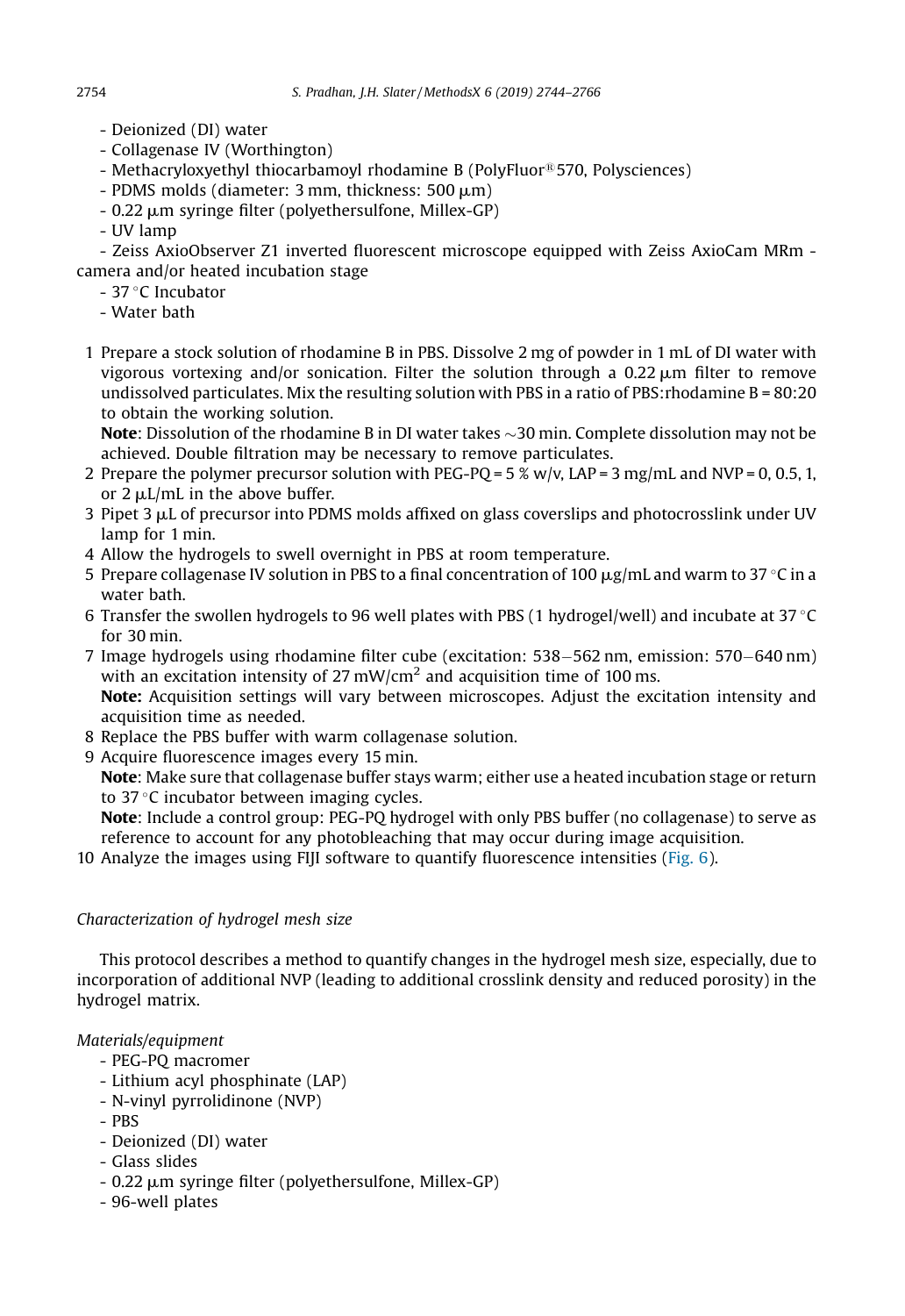

Fig. 6. Hydrogel degradation. (A) Representative fluorescent images of PEG-PO hydrogels labeled with methacryloxyethyl thiocarbamoyl rhodamine B and photopolymerized with varying NVP concentrations exposed to collagenase IV over time.  $SB = 500 \mu m$ . Control refers to a PEG-PQ hydrogel in PBS buffer without any collagenase IV. (B) Corresponding percent degradation of hydrogels with varying NVP concentration as measured at 195 min post exposure to collagenase IV.

- PDMS molds (diameter:  $3 \text{ mm}$ , thickness:  $500 \mu m$ )
- Fluorescein isothiocyanate (FITC)-dextran (Molecular weight: 150 kDa, Sigma-Aldrich)
- Plate reader (Biotek Synergy)
- UV lamp
- 1 Prepare the polymer precursor solution with PEG-PO =  $5\%$  w/v, LAP =  $3$  mg/mL and NVP = 0, 0.5, 1, or  $2 \mu L/mL$  in PBS.
- 2 Pipet 3  $\mu$ L of precursor solution into PDMS molds affixed on a glass slide and photocrosslink under the UV lamp for 1 min.
- 3 Allow the hydrogels to swell overnight in PBS at room temperature.
- 4 Dissolve FITC-dextran in DI water at  $1 \text{ mg/mL}$ . Filter the solution through a 0.22  $\mu$ m filter to remove particulates.
- 5 Remove PBS and add FITC-dextran to the hydrogels; incubate at  $4^{\circ}$ C for 48 h.
- 6 Post-incubation, transfer the dextran-swollen hydrogels into a 96-well plate and blot off excess dextran with a Kimwipe.
- 7 Add 200  $\mu$ L of DI water to each well and collect 50  $\mu$ L of solution from the well every 15 min and pipet it into a new 96-well plate.
- 8 Analyze the fluorescence intensity of the collected solutions in the new well plate (Excitation: 490 nm, Emission: 525 nm) using a plate reader.
- 9 Add 50  $\mu$ L of DI water to each hydrogel sample after each collection time point to compensate for the collected solution. Vortex well plate momentarily to homogenously distribute diffused dextran within each well plate.
- 10 Continue collection for  $\sim$ 4 h or until no significant change in fluorescence intensity is observed.
- 11 Tabulate the quantified fluorescence intensities and subtract background fluorescence intensity measured at the 0 min time point to obtain corrected average intensities for each time point.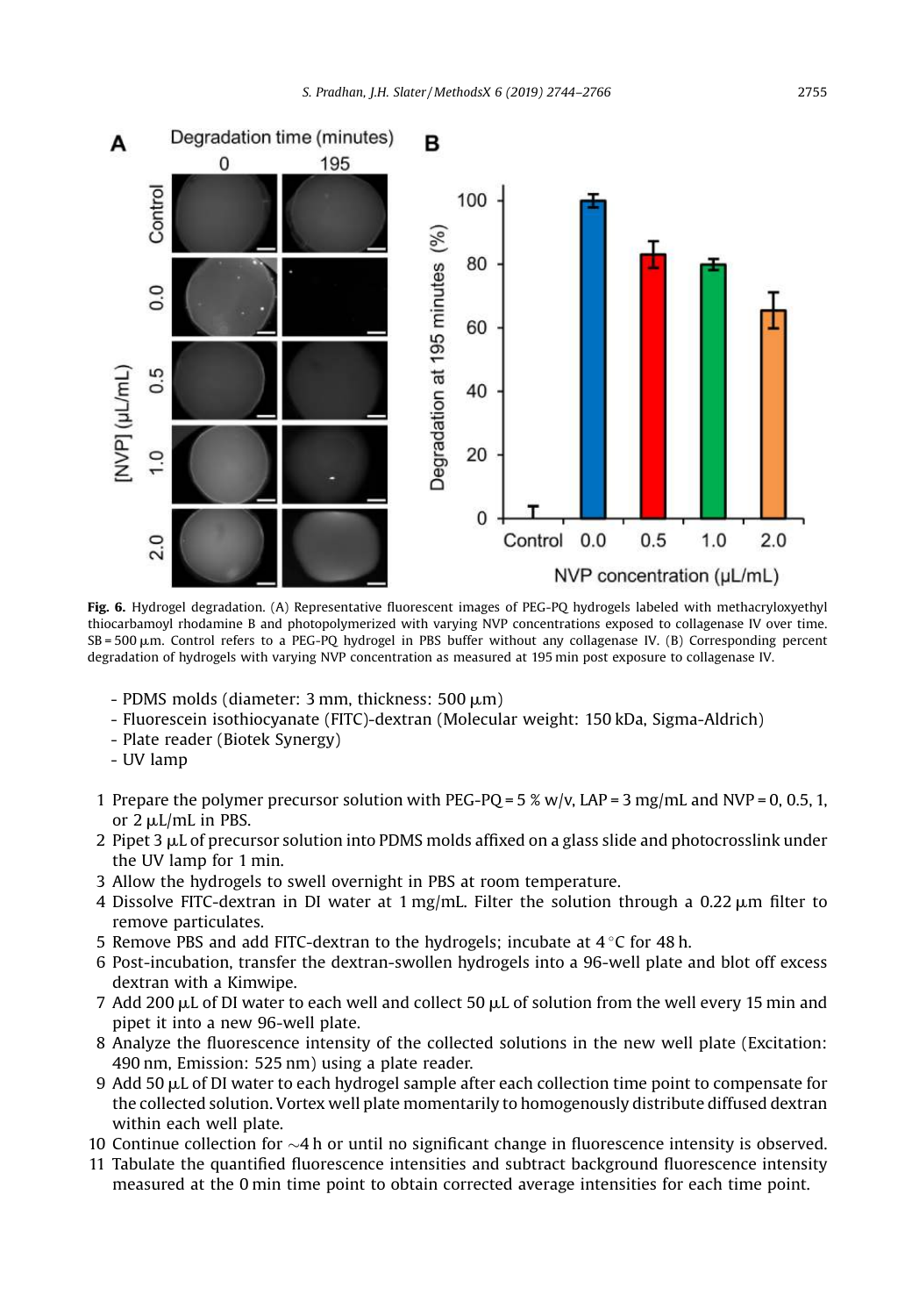- 12 For each hydrogel condition, calculate the total intensity value obtained through all time points. This is designated as  $M_{\infty}$  (representative of the cumulative mass of released FITC-dextran). Also for each time point, calculate the cumulative intensity released till that time point. This is designated as  $M_t$  (representative of the mass of released FITC-dextran till time t).
- 13 For each time point, calculate  $\rm M_t/M_\infty$  and [log normal (1  $\rm M_t/M_\infty)$ ]. Plot [log normal (1  $\rm M_t/M_\infty)$ ] vs. time and estimate the slope from the linear fit.

**Note**: With reference to Eq. (7), the slope of the linear fit corresponds to  $\left[-\frac{4\delta^2}{D\pi^2}\right]$  and the intercept

corresponds to  $\left[-\frac{4\delta^2}{D\pi^2}\ln\frac{\pi^2}{8}\right]$ 

- 14 Calculate the value of D, the effective diffusion coefficient, from the slope.
- 15 Calculate the mesh size (average pore diameter) of the hydrogel matrix using Eq. (6) and the value of D obtained above.

Note: The Solver function in MS Excel can be used to solve Eq. (8).

The cumulative mass of FITC-dextran released is analyzed from the measured fluorescence intensities and used to calculate the diffusion coefficient of FITC-dextran in the hydrogel according to the equation below [14]:

$$
\frac{\text{Mt}}{\text{M}_{\infty}} = 1 - \frac{8}{\pi^2} \exp\left[\frac{-D\pi^2 t}{4\delta^2}\right]
$$
\n(7)

where M<sub>t</sub> is the mass of released FITC-dextran at time t, M $_{\infty}$  is the cumulative mass of FITC-dextran,  $\rm M_t/M_\infty$  is the fractional mass of FITC-dextran released, D is the effective diffusion coefficient, and 2 $\rm \delta$  is the hydrogel thickness (500  $\mu$ m).

The theoretical mesh size of the hydrogels is estimated using the hindered solute diffusion in solvent-filled-pores model based on the following equation (Fig. 7):

$$
\frac{D}{D_0} = (1 - \lambda^2)(1 - 2.1044\lambda + 2.089\lambda^3 - 0.948\lambda^5)
$$
\n(8)

where D is the effective diffusion coefficient of 150 kDa FITC-dextran in hydrogels,  $D_0$  is the diffusion coefficient of 150 kDa FITC-dextran calculated from the Stokes–Einstein's equation (2.09  $\times$  10<sup>-7</sup> cm<sup>2</sup>/ s), and  $\lambda$  is a characteristic ratio of the FITC-dextran hydrodynamic diameter to the average pore diameter of the hydrogel matrix. The Stokes' radii and hydrodynamic diameter of 150 kDa dextran was estimated to be 8.5 nm and 17 nm respectively, as provided by the manufacturer.

#### *Quanti*fi*cation of cell viability*

This protocol describes an assay to quantify cell viability and viable cell density within PEG-based hydrogels post 3D encapsulation using a standard cell viability kit and image analysis. Changes in these metrics over time form the basis for subsequent classification of cancer cell phenotype within engineered hydrogel formulations.

#### *Materials/equipment*

- Cell-encapsulated hydrogels
- Warm PBS (sterile)
- Live/dead cell viability kit (Invitrogen) (calcein AM + ethidium homodimer)
- Tweezers (sterilized with ethanol)
- Glass coverslips
- 24-well plate
- PDMS molds (diameter:  $3 \text{ mm}$ , thickness:  $500 \mu m$ )
- Confocal microscope (Zeiss LSM 710/880) or

- Structured illumination microscope (Zeiss AxioObserver Z1 inverted microscope with Zeiss Apotome imaging system and Hamamatsu ORCA-Flash 4.0LT camera)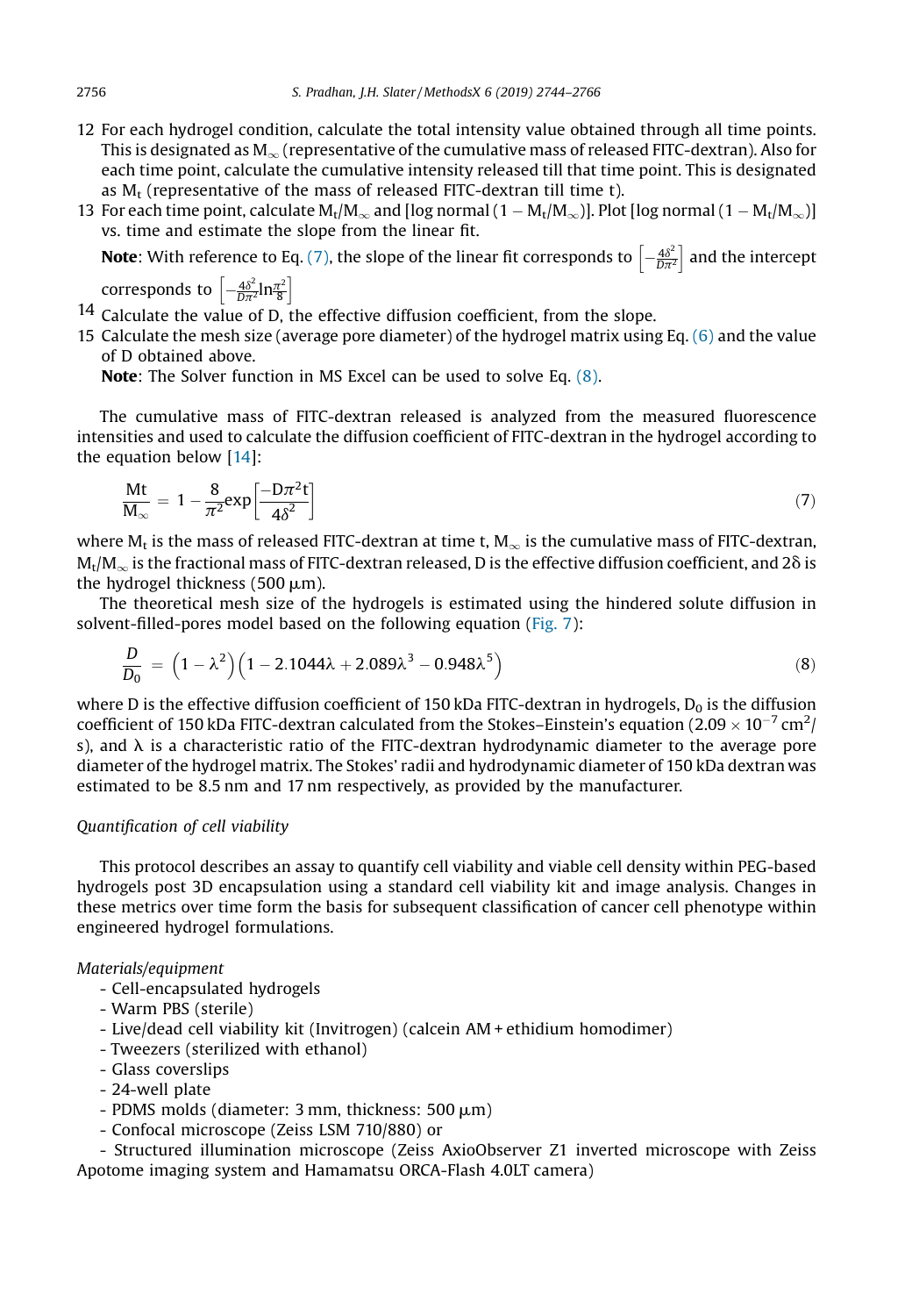

Fig. 7. Hydrogel mesh size. Variation in the theoretical mesh size of PEG-PQ hydrogels with varying concentrations of NVP.

- 1 Add 1 mL of warm PBS into 1 well of a 24-well plate. Using sterile tweezers, transfer each cell-laden hydrogel from the culture media to the warm PBS. Incubate for 5 min at room temperature to remove media.
- 2 Replace with fresh warm PBS again and incubate for additional  $5-10$  min. Note: As media inside the hydrogel diffuses into the surrounding PBS, hydrogels will change color from pink to whitish.
- 3 Prepare the staining solution in warm PBS according to manufacturer's recommended concentration.
- 4 Remove the PBS and add the staining solution to the hydrogels. Incubate in dark for 20–30 min at room temperature.
- 5 Remove the staining solution and add fresh PBS to remove excess staining solution. Incubate for 10 min at room temperature.
- 6 Remove PBS and replace with fresh PBS.
- 7 Prepare imaging setup (Fig. 8A):
	- a Clean 2 glass coverslips and PDMS molds with ethanol. Attach the mold to one coverslip and squeeze out trapped air bubbles using tweezers.
	- b Add a drop of PBS into each of the punched holes in the PDMS molds.
	- c Using tweezers, transfer each hydrogel sample into a punched PDMS mold.
	- d Add a 2nd coverslip on top of the PDMS mold to make a sandwich-like setup. Note: Make sure all holes are completely filled with PBS and there are no air bubbles trapped between the coverslips adjoining the hydrogels as fluorescence signal can get distorted during imaging.
- 8 Transfer the hydrogel-PDMS mold setup onto the microscope stage.
- 9 In acquisition settings, choose GFP (excitation: 450–490 nm, emission: 500, 550 nm) and rhodamine (excitation: 538–562 nm, emission: 570–640 nm) channels. Optimize exposure time and excitation intensity based on fluorescence intensity of stained samples.
- 10 Acquire z-stacks (z-height:  $\sim$ 150 µm, step size: 3 µm) (Fig. 8B). **Note:** Complete imaging within  $1-2$  h of staining. Stained samples can be stored for  $2-3$  h in PBS at room temperature. Note: The hydrogel-PDMS mold setup can be flipped to acquire z-stacks from the opposite side of

the hydrogel and to acquire images from a larger volume if desired (Fig. 8A).

11 Analyze the z-stacks using FIJI or other image analysis software to quantify the number of live cells, dead cells, and cell density per unit volume. Calculate the percent viability and viable cell density.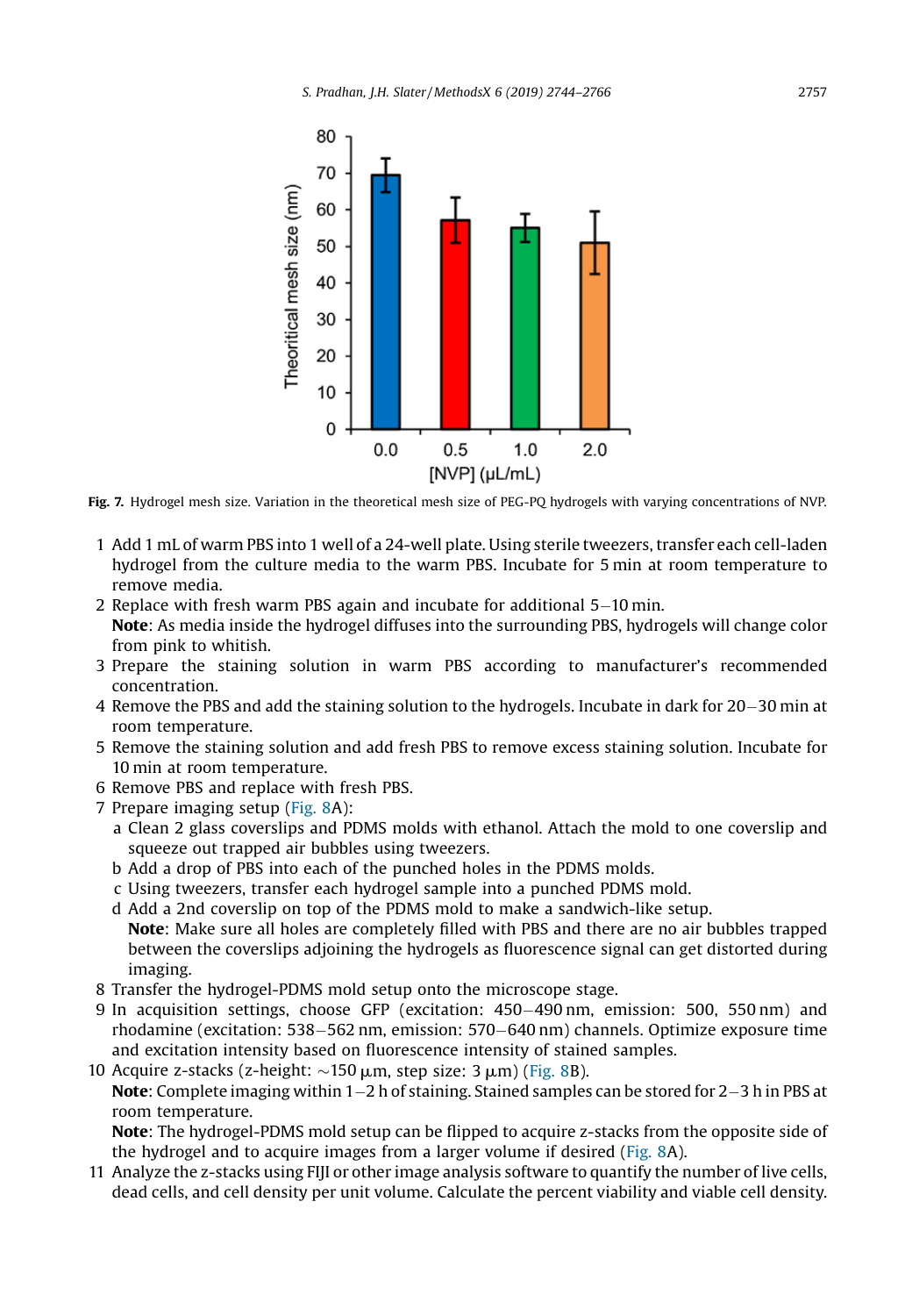

Fig. 8. Quantification of cell viability. (A) Schematic of the setup of the cell-laden hydrogel between a punched PDMS mold affixed between two glass coverslips. The setup can be flipped to acquire z-stacks from either side of the hydrogel. (B) Representative maximum intensity z-projections from 3D image stacks of MDA-MB-231 cells labeled with calcein AM (green, live cells) and ethidium homodimer (red, dead cells) on day 15 post-encapsulation in two hydrogel formulations. SB = 100 µm.

Note: Background noise and contrast enhancement may be necessary to distinguish individual cells.

Note: Viable cells in dense clusters may not be distinguishable from each other. To compensate, Hoechst stain (10  $\mu$ L/mL in PBS) can be included in the staining solution to label the nuclei separately and imaged using the DAPI channel (excitation:  $330-370$  nm, emission:  $430-480$  nm). Note: For image analysis, counting can be manual or automated. The manual method takes more time but can be more accurate. The automated method is faster if the images are sharp and cells are individually distinguishable in each plane. The FIJI code for the automated method is provided below:

run("Z Project . . . ", "projection=[Max Intensity]"); run("Subtract Background . . . ", "rolling = 50"); run("Enhance Contrast", "saturated = 0.35"); run("Threshold . . . "); run("Make Binary"); run("Open"); run("Fill Holes"); run("Watershed"); run("Analyze Particles . . . ");

## *Quanti*fi*cation of early apoptosis*

This protocol describes an assay to quantify early apoptosis of cells cultured within PEG-based hydrogels via fluorescent immunolabeling and quantification of Annexin V. This assay is necessary to demonstrate that encapsulated cells that undergo death, do so via spontaneous apoptotic process, and not due to nutrient limitations, hypoxia, or necrosis.

- Cell-encapsulated hydrogels
- Warm PBS (sterile)
- CF568 Annexin V (Biotium)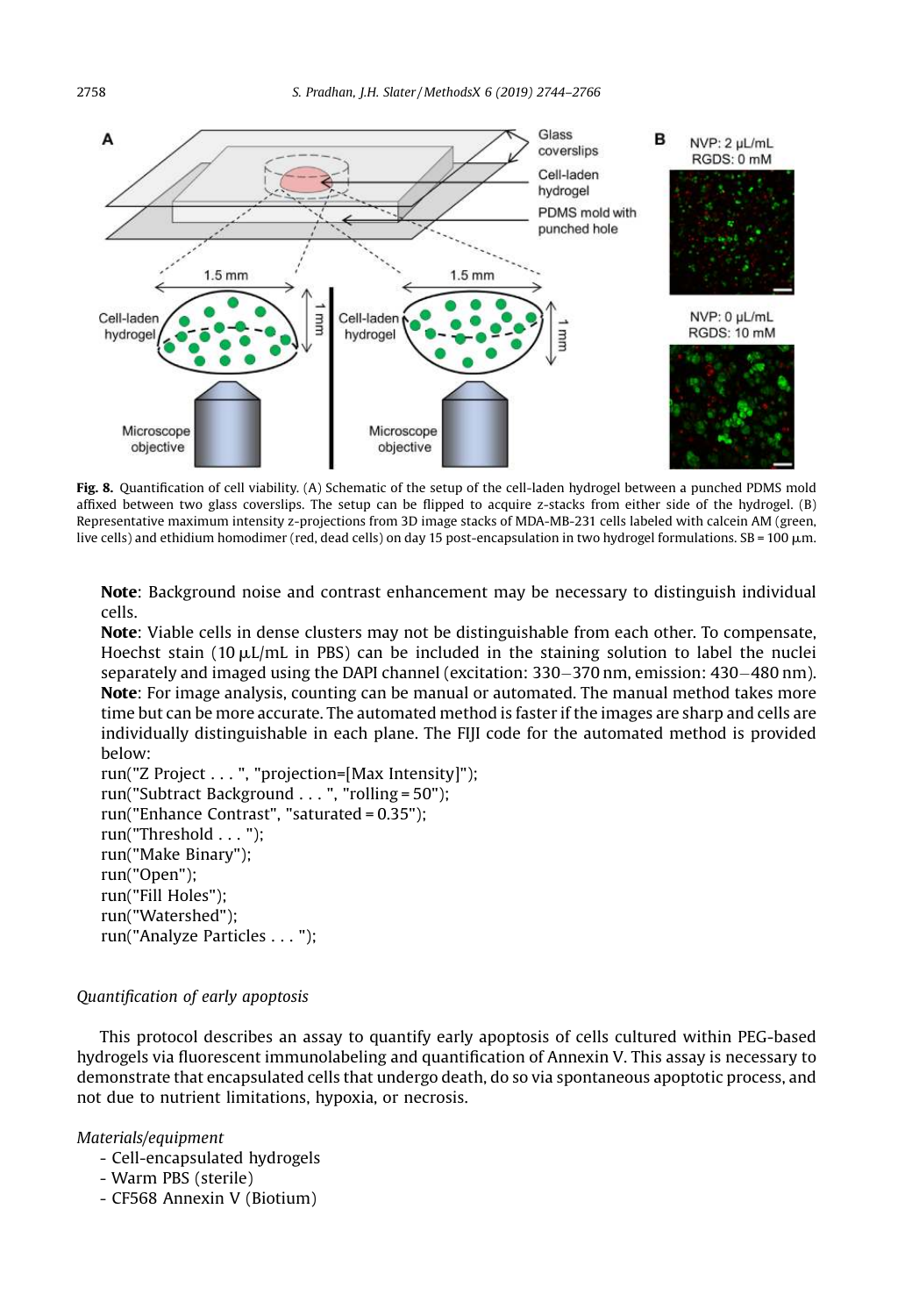- Hoechst 33342
- 4-(2-hydroxyethyl)-1-piperazineethanesulfonic acid (HEPES)
- Sodium chloride (NaCl)
- Sodium phosphate dibasic (Na<sub>2</sub>HPO<sub>4</sub>)
- $-$  Calcium chloride (CaCl<sub>2</sub>)
- DI water
- Tweezers (sterilized with ethanol)
- Glass coverslips
- 24-well plate
- PDMS molds (diameter:  $3 \text{ mm}$ , thickness:  $500 \text{ }\mu\text{m}$ )
- Confocal microscope or structured illumination microscope (as above)
- 1 Prepare HEPES-buffered saline (HBS). To prepare 100 mL of 1x HBS, dissolve 876.6 mg NaCl + 28.392 mg Na<sub>2</sub>HPO<sub>4</sub> + 1191.5 mg HEPES in 90 mL DI water. Stir well to dissolve. Adjust to pH 7.0. Bring to 100 mL volume with DI water.
- 2 Prepare Annexin V binding buffer (HBS +2.5 mM CaCl<sub>2</sub>): To 100 mL of 1X HBS add 27.745 mg CaCl<sub>2</sub>, stir well.
- 3 Prepare staining solution: Add CF568 Annexin V to 1X binding buffer at 5  $\mu$ L/mL (prepare a  $\sim$ 500  $\mu$ L volume for each well of a 24-well plate that holds 10–15 hydrogel droplets).
- 4 Stain cells with the staining solution at  $37^{\circ}$ C for 20–30 min, protected from light.
- Note: Staining for longer than 30 min is not recommended as cells might start apoptosing if kept in buffer for too long.
- 5 Wash the hydrogels with 1X binding buffer 2 times, 5 min. each.
- 6 Add Hoechst stain (10  $\mu$ L/mL in 1X binding buffer) from the stock solution (10 mg/mL) for nuclear counterstaining. Incubate for 10 min.
- 7 Load hydrogels between glass coverslips with punched PDMS molds and fill with 1X binding buffer (as described in the previous section).

Note: Make sure all holes are completely filled with PBS and there are no air bubbles trapped.

8 Acquire fluorescent z-stacks of hydrogels within 1 h of staining on a confocal or structured illumination microscope. For CF568 Annexin-V, use the rhodamine channel (excitation: 538-562 nm, emission: 570, 640 nm). For Hoechst, use the DAPI channel (excitation: 330–370 nm, emission: 430–480 nm). Optimize exposure time and excitation intensity based on fluorescence intensity of labeled samples (z-height:  $\sim$ 150  $\mu$ m, step size: 3  $\mu$ m) (Fig. 9).

Note: Positive Annexin V staining should follow an approximate circular appearance (around the cell membrane).

Note: The hydrogel-PDMS mold setup can be flipped to acquire z-stacks from the opposite side of the hydrogel and to acquire a larger volume as described earlier.

Note: For a positive control, incubate cell-laden hydrogels with  $1 \mu g/mL$  Staurosporine. From the stock solution at 1 mg/mL, dilute 1:1000 in culture media and add to cell-laden hydrogels for 1 h at 37 °C and 5 %  $CO<sub>2</sub>$ . Remove the media and proceed with above steps.

9 Analyze z-stacks using FIJI or other image analysis software to quantify the percentage of Annexin V positive cells.

Note: When using FIJI, the manual counting method is preferred to obtain accurate cell counts. Load the z-stack in FIJI and use the following code to improve the z-stack for manual quantification: run("Subtract Background . . . ", "rolling = 50");

run("Enhance Contrast", "saturated = 0.35");

Using the multi-point tool, click on individual cells and mark them as they are counted. Keep the marks on the counted cells visible throughout the process. Progress through each plane of the zstack and ensure same cells are not counted more than once. Note the total number of cells counted at the end.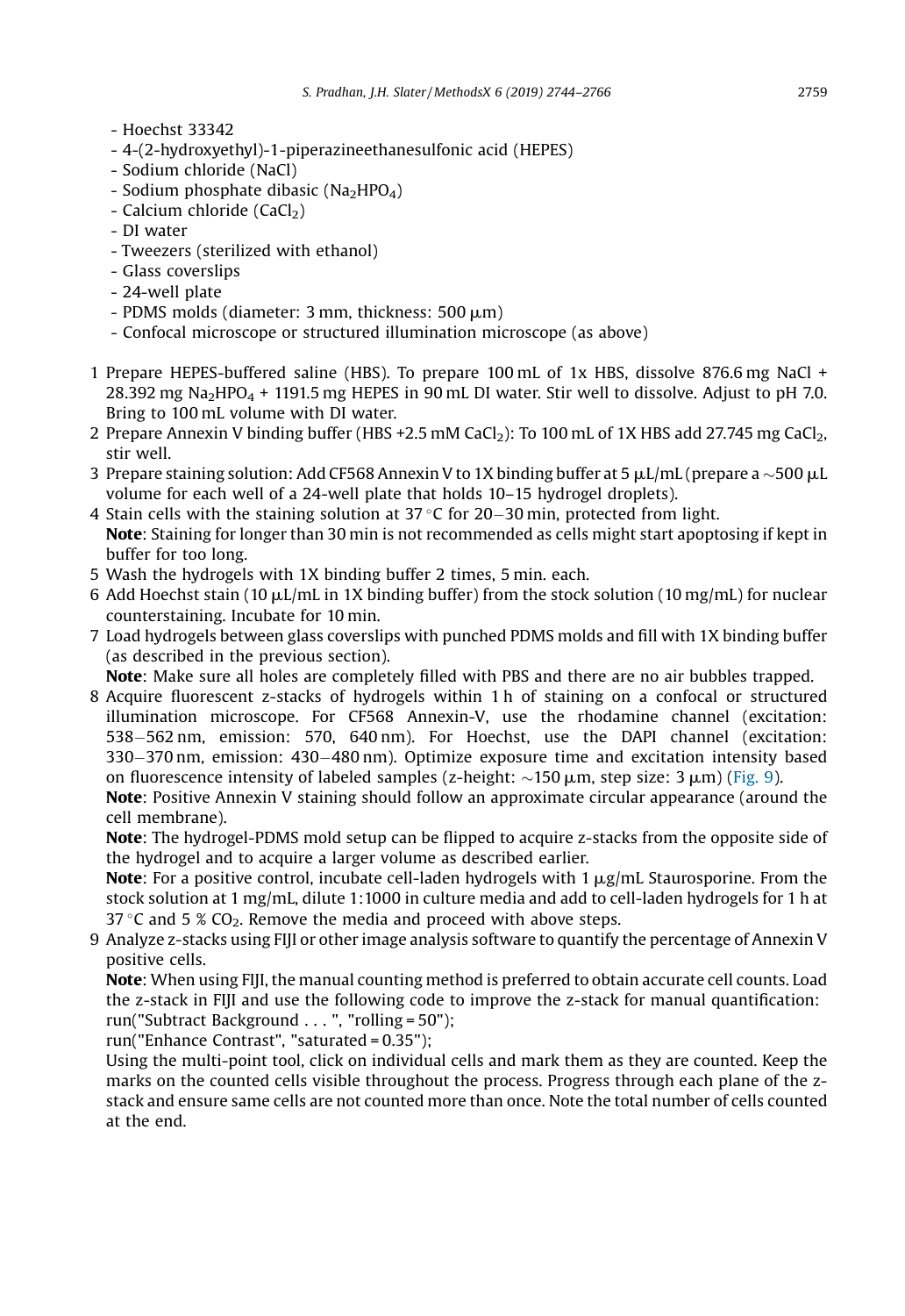#### NVP: 2 µL/mL, RGDS: 0 mM NVP: 0 uL/mL, RGDS: 10 mM



Fig. 9. Quantification of early apoptosis. Representative maximum intensity zprojections from 3D image stacks of MDA-MB-231 cells stained with CF568 Annexin V (red, early apoptotic cells) and Hoechst 33342 (cyan, nuclei) on day 15 post-encapsulation in two hydrogel formulations.  $SB = 100 \mu m$ .

## *Quanti*fi*cation of cell proliferation*

This protocol describes an assay to quantify cell proliferation within PEG-based hydrogels via fluorescent labeling of EdU incorporated in the nuclei of dividing cells. The results of this assay provide another metric for quantification of cell phenotypes.

#### *Materials/equipment*

- Cell-encapsulated hydrogels
- Warm PBS (sterile)
- Click-iT Plus<sup>®</sup> EdU Imaging kit (Invitrogen)
- Tweezers (sterilize with ethanol)
- Glass coverslips
- $-$  PDMS molds (500  $\mu$ m thickness) with punched holes (3 mm diameter)
- DI water
- 4 % paraformaldehyde
- PBS-T (PBS + 1 %w/v bovine serum albumin + 0.2 %v/v Triton-X)
- Blocking buffer (PBS + 3 %v/v fetal bovine serum)
- Confocal microscope or structured illumination microscope (as above)
- 1 Prepare stock solutions of 5-ethynyl-2'-deoxyuridine (EdU), 1X reaction buffer, and 10X buffer additive according to manufacturer's protocol. Store as recommended.
- 2 Labeling with EdU: Prepare a working solution of 10  $\mu$ M EdU in cell culture media from the stock solution.
- 3 Using tweezers, transfer cell-laden hydrogels into a separate 24-well plate. Incubate with EdU working solution at  $37^{\circ}$ C for 24 h.

Note: The incubation time can be varied depending on the experimental condition and cell doubling time.

- 4 After 24 h, remove media and rinse hydrogels twice with warm PBS for 10 min each rinse to completely remove media.
- 5 Add 4 % paraformaldehyde to hydrogels and incubate at room temperature for 30 min.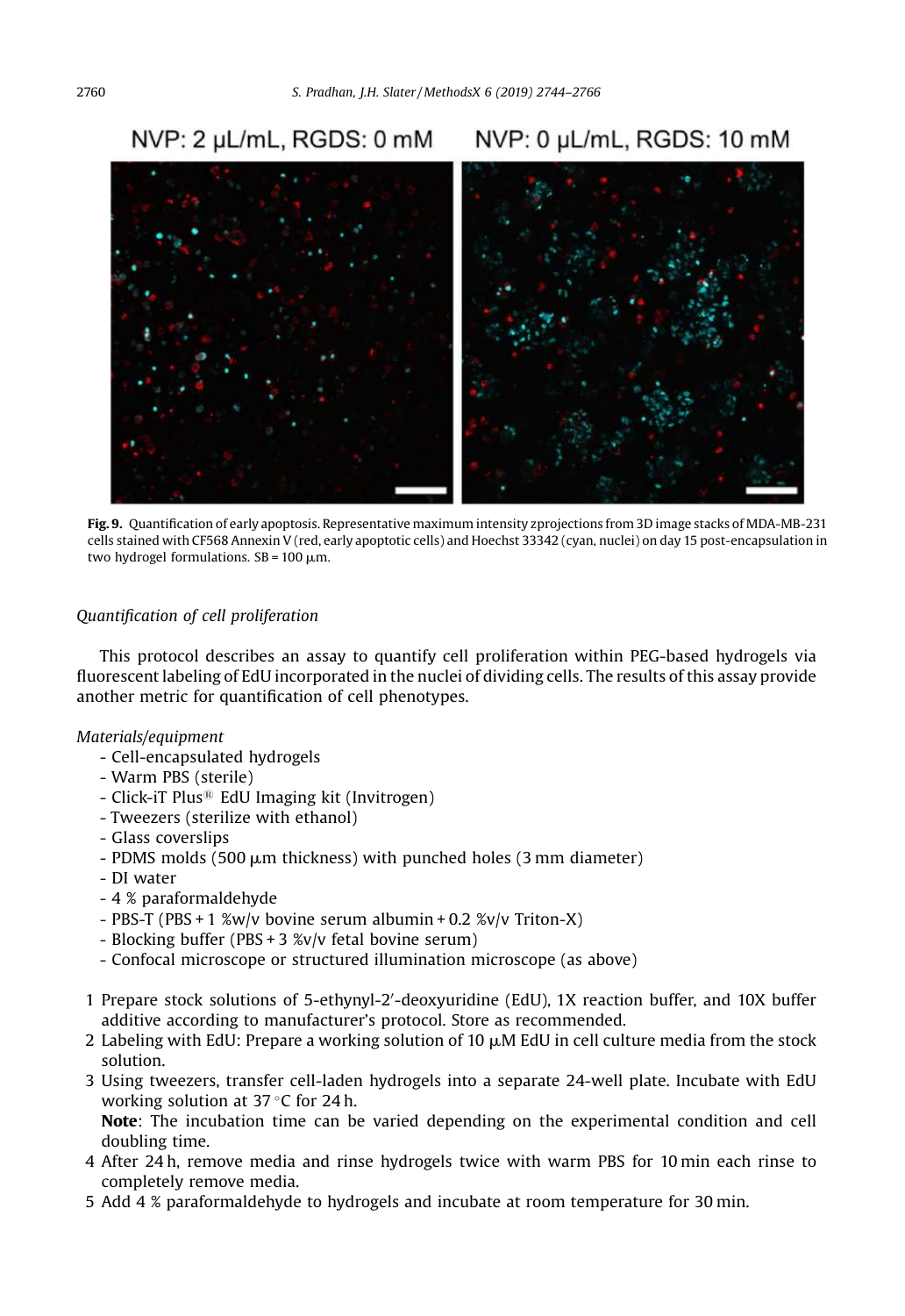- 6 Remove fixative and rinse twice with PBS (5 min each). **Note:** Fixed samples can be stored at  $4^{\circ}$ C for a few days.
- 7 Add PBS-T to hydrogels and incubate at room temperature for 30 min.
- 8 Remove PBS-T, add blocking buffer to hydrogels, and incubate for 30 min; else samples can be stored for a few days at this step.
- 9 Prepare Click-It reaction cocktail as below:
	- a For a total volume of 1 mL of reaction cocktail, dilute 10X buffer additive in DI water to 1X (10  $\mu$ L 10X stock  $+90$   $\mu$ L of DI water).
		- Note: Prepare 1X buffer additive fresh each time within 1 h of assay, do not store.
	- b To 1X reaction buffer (86  $\mu$ L 10X stock +774  $\mu$ L DI water), add copper sulfate solution: 40  $\mu$ L, Alexa Fluor<sup>®</sup> 568 picolyl azide: 1  $\mu$ L, 1X buffer additive and mix well.
	- Note: The choice of fluorophore for labeling incorporated EdU can be chosen by the user.
- 10 Remove blocking buffer from hydrogels and add this reaction cocktail to the hydrogels. Incubate at room temperature for 2 h, protected from light.
- 11 Remove the cocktail from the hydrogels and rinse twice with PBS-T (5 min each).
- 12 Prepare Hoechst working solution (10  $\mu$ L/mL in blocking buffer) and add to the hydrogels. Incubate at room temperature for 15 min.
- 13 Rinse with PBS twice to remove excess Hoechst.
- 14 Load the hydrogels with PBS under glass coverslips and punched PDMS molds (as described earlier).
- 15 Acquire fluorescent z-stacks of hydrogels on a confocal or structured illumination microscope. For Alexa Fluor<sup>®</sup> 568, use the rhodamine channel (excitation: 538–562 nm, emission: 570–640 nm). For Hoechst, use the DAPI channel (excitation: 330–370 nm, emission: 430–480 nm). Optimize the acquisition time and excitation intensity based on the fluorescence intensity of labeled samples (z-height:  $\sim$ 150 µm, step size: 3 µm) (Fig. 10).

Note: The hydrogel-PDMS mold setup can be flipped to acquire z-stacks from the opposite side of the hydrogel and to acquire a larger volume image as describe earlier.

16 Analyze z-stacks using FIJI or image analysis software to quantify their percentage of EdU positive cells.

#### NVP: 2 µL/mL, RGDS: 0 mM NVP: 0 µL/mL, RGDS: 10 mM



Fig. 10. Quantification of proliferation. Representative maximum intensity zprojections from 3D image stacks of MDA-MB-231 cells fluorescently labeled for EdU (red, proliferative cells) and Hoechst 33342 (cyan, nuclei) on day 15 post-encapsulation in two hydrogel formulations.  $SB = 100 \mu m$ .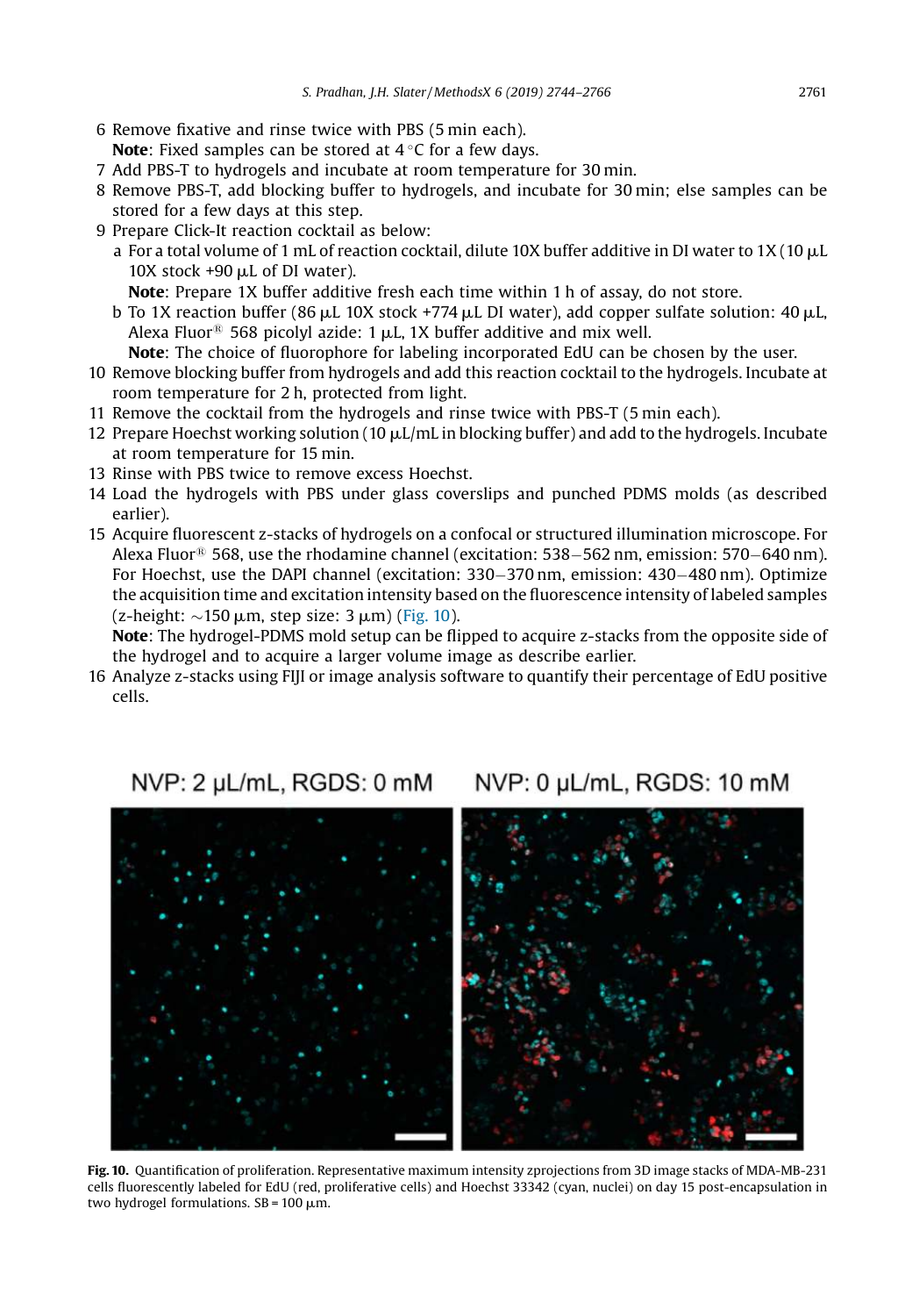Note: Manual quantification of cell proliferation is preferred as described above in the early apoptosis assay. After background subtraction and contrast enhancement of the z-stack, use the multi-point tool to mark each cell plane-by-plane taking care not to mark each cell twice. At the end of the last plane, note the total number of marked cells to obtain the cell number.

## *Quanti*fi*cation of metabolic activity*

This protocol describes an assay to quantify metabolic activity of cells cultured within PEG-based hydrogels using an Alamar Blue assay. Though this assay does not differentiate between distinct modes of metabolism (glycolysis vs. oxidative phosphorylation), it serves as an important metric for phenotypic classification.

## *Materials/equipment*

- Cell-encapsulated hydrogels
- Warm PBS (sterile)

- Phenol red-free media (Phenol red-free DMEM + 10 % (v/v) FBS + 1 % (v/v) penicillinstreptomycin)

- Alamar Blue reagent (Thermo-Fisher)
- Tweezers (sterilize with ethanol)
- 96-well plates
- Plate reader (Biotek Synergy)
- 1 Post-encapsulation, culture the cells in phenol-red free media throughout the entire assay.
- 2 Prepare the working solution. Mix the stock bottle thoroughly prior to use. Add 10  $\mu$ L of the 10X stock to  $100 \mu L$  of phenol-red-free media (for each hydrogel droplet). Scale up as necessary. Warm the working solution in a water bath.
- 3 With tweezers, transfer the hydrogels into a 96-well plate (one hydrogel/well).
- 4 Rinse twice with PBS (5 min each).
- 5 Add the working solution to the hydrogels (100  $\mu$ L/well) and incubate for 4 h at 37 °C. Note: At the end of the incubation period, there should be a color change from bluish to reddish/ pinkish. Incubation time can be varied based on the metabolic activity of the cells and the sensitivity of the plate reader. Incubation time can be increased to 8 h if the cells have very low metabolism.
- 6 Transfer the hydrogels to a new 96-well plate with phenol-red-free media using tweezers. In the same well plate, include 2 controls: (1) phenol-red-free media without hydrogels or Alamar blue reagent and (2) hydrogels in phenol-red-free media without Alamar blue reagent.
- 7 Use a plate reader to measure the fluorescence intensity (Excitation: 550 nm, Emission: 600 nm). Subtract readings from unstained hydrogels to remove background noise.
- 8 Display results either as absolute values or normalized to day 0 control values. Note: The normalized metabolic activity can be divided by the viable cell density for each hydrogel formulation and each time point to obtain a cellular metabolic activity (activity on a per cell basis), which can then be compared across groups.

## *Quanti*fi*cation of single cells and cell cluster properties*

This protocol describes an assay and image analysis techniques to quantify metrics related to 3D morphology of encapsulated cells and cell clusters. This quantification provides direct visual evidence of cluster formation from single encapsulated cells over time, invasiveness of single cells and resulting clusters, and relative density of cells/clusters within the 3D hydrogel matrix.

- Cell-encapsulated hydrogels
- Warm PBS (sterile)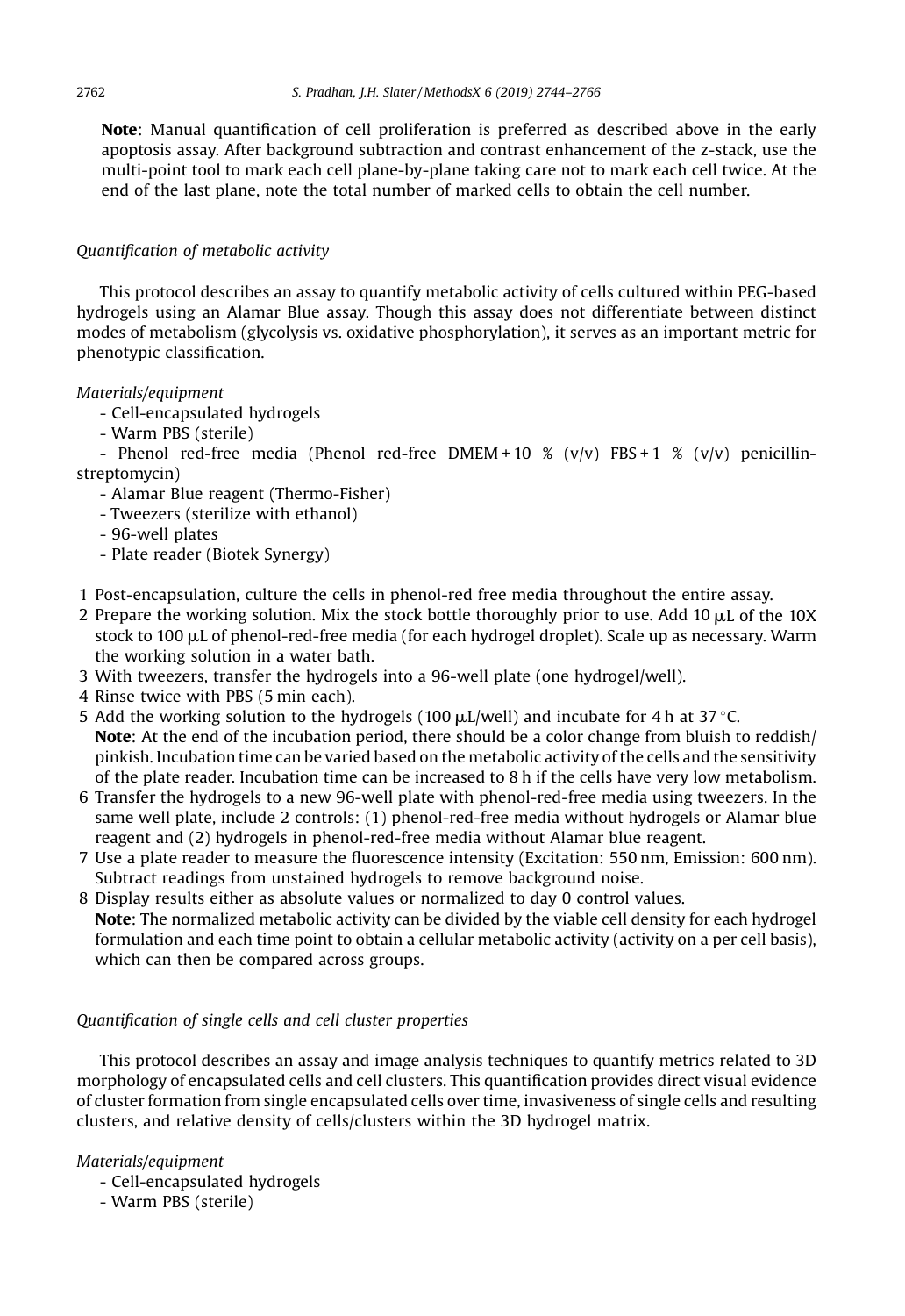- Hoechst 33342
- Alexa Fluor<sup>®</sup> 568 Phalloidin (Invitrogen)
- Tweezers (sterilize with ethanol)
- Glass coverslips
- $-$  PDMS molds (500  $\mu$ m thickness) with punched holes (3 mm diameter)
- 4 % paraformaldehyde
- PBS-T (PBS + 1 %w/v bovine serum albumin + 0.2 %v/v Triton-X)
- Blocking buffer (PBS +  $3$  % (v/v) FBS)
- Confocal microscope or structured illumination microscope (as above)
- 1 With tweezers, transfer the hydrogels from the culture media into a 24-well plate.
- 2 Rinse twice with PBS (10 min each) to completely remove the media.
- 3 Add 4 % paraformaldehyde to hydrogels and incubate at room temperature for 30 min.
- 4 Remove fixative and rinse twice with PBS (5 min each). **Note:** Fixed samples can be stored at  $4^{\circ}$ C for a few days.
- 5 Add PBS-T to hydrogels and incubate at room temperature for 30 min.
- 6 Remove PBS-T, add blocking buffer to hydrogels, and incubate for 30 min.
- 7 Prepare Alexa Fluor<sup>®</sup> 568 Phalloidin in blocking buffer (25  $\mu$ L/mL).
- 8 Remove blocking buffer from hydrogels and add Phalloidin stain. Incubate for 30 min at room temperature.
- 9 Remove Phalloidin stain and add Hoechst working solution ( $10 \mu L/mL$  in blocking buffer). Incubate for 10 min at room temperature.
- 10 Rinse twice with PBS (10 min each).
- 11 Load hydrogels with PBS under glass coverslips and punched PDMS molds (as described earlier).
- 12 Acquire fluorescent z-stacks of hydrogels on confocal microscope. For Alexa Fluor<sup>®</sup> 568, use the rhodamine channel (excitation: 538–562 nm, emission: 570, 640 nm). For Hoechst, use the DAPI channel (excitation:  $330-370$  nm, emission:  $430-480$  nm). Optimize image acquisition settings based on fluorescence intensity of labeled samples (z-height:  $\sim$ 150  $\mu$ m, step size: 3  $\mu$ m) (Fig. 11). Note: The hydrogel-PDMS mold setup can be flipped to acquire z-stacks from the both sides of the hydrogel and to capture a larger volume as described earlier.

NVP: 2 µL/mL, RGDS: 0 mM NVP: 0 µL/mL, RGDS: 10 mM



Fig. 11. Quantification of cell/cluster morphology. Representative maximum intensity zprojections from 3D image stacks of MDA-MB-231 cells labeled with AF568 Phalloidin (red, F-Actin) and Hoechst 33342 (cyan, nuclei) on day 15 post-encapsulation in two hydrogel formulations. Scale bar =  $100 \mu m$ .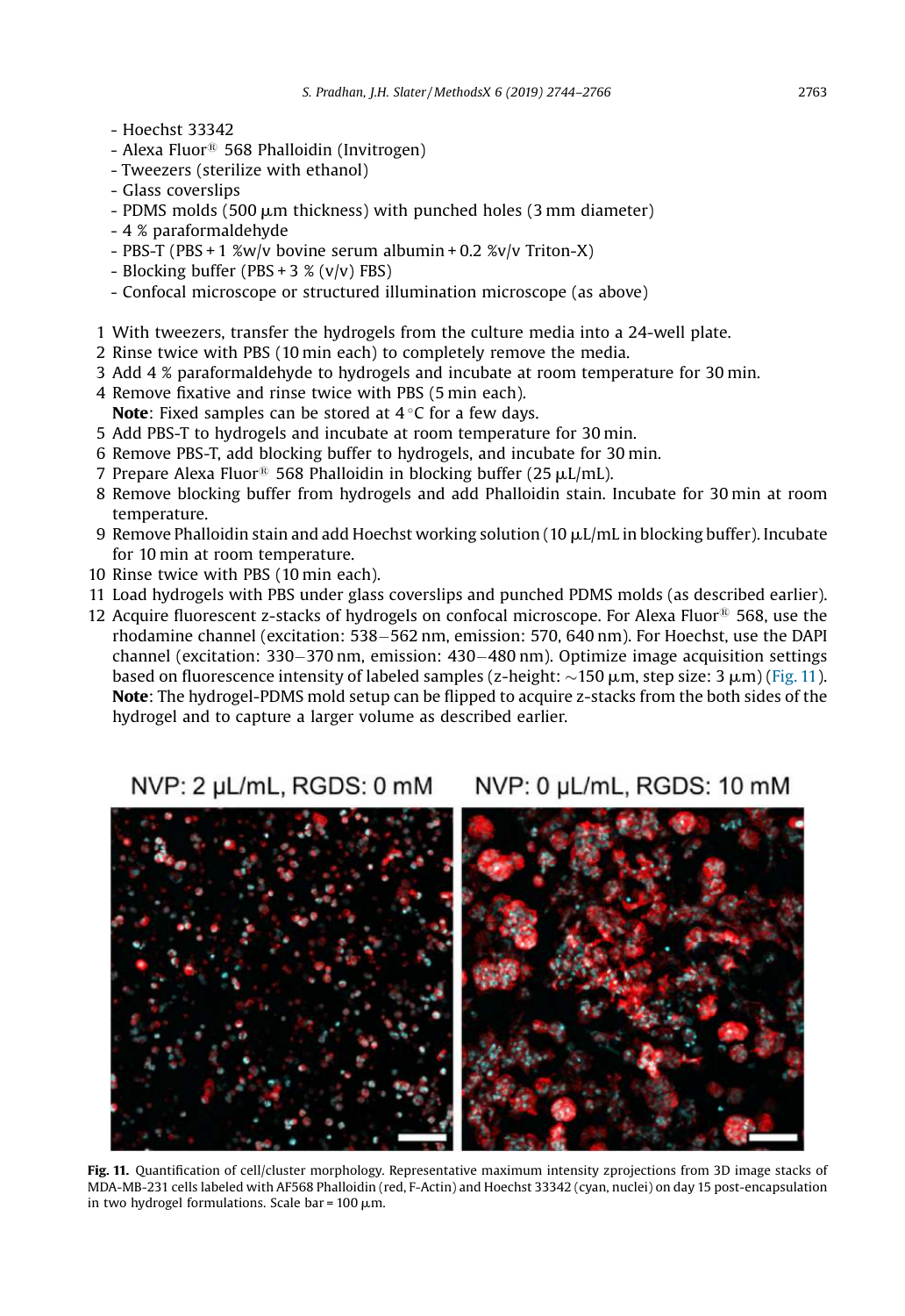- 13 Analyze z-stacks using FIJI or other image analysis software by manually outlining individual cells and/or cell clusters to quantify the following:
	- a percentage of the cell population residing as individual cells
	- b percentage of the cell population residing in cell clusters
	- c percentage of the cell population residing as rounded individual cells
	- d percentage of the cell population residing as invasive individual cells
	- e percentage of the cell population residing as non-invasive cell clusters
	- f percentage of the cell population residing as invasive cell clusters
	- g single cell density
	- h cluster density

Note: A roundness value less than 0.80 indicates invasive cell/cell cluster.

**Note:** For quantifying cell clusters, set measurements in FIII (Analyze  $>$  Set Measurements  $>$  Check boxes) for the following parameters: area, Feret diameter, aspect ratio, circularity, and roundness. Note: A minimum of three cells in contact with each other was considered as a cluster.

Note: Manual outlining in FIII can be conducted using either the 'Polygon selection' tool or the 'Freehand selection' tool.

## *Classi*fi*cation of cell states and phenotypic dormancy metrics*

This method describes the analytical steps to classify hydrogel formulations, based on quantified cellular metrics, into groups that support specific cancer states: (1) high growth, (2) moderate growth, (3) single cell, restricted survival dormancy, and (4) balanced dormancy. A multitude of metrics can be used to quantify cell phenotype but this approach relies on temporal changes in live cell density, dead cell density, and metabolic activity as the basis for classification.

*Materials/equipment*

- None

- 1 Assemble quantified cellular metrics (viability, viable cell density, early apoptosis, proliferation, metabolic activity, cell/cluster morphology) collected through 15 days of culture for each of the 16 hydrogel formulations.
- 2 Normalize the viable cell density and metabolic activity with respect to day 0 for each hydrogel formulation. Plot the data as a scatter plot (See Fig. 6A in Ref. [7]). Note: Three distinct clusters will appear. Groups with high values (>1) of normalized viable cell density and metabolic activity are labeled as a 'high growth state'. Groups with low values (<1) of both metrics are labeled as a 'single cell, restricted survival dormancy state'. Groups with intermediate values  $(\sim 1)$  are clustered as 'Cluster A'.
- 3 From the quantified viability and viable cell density values, calculate the viable (live) cell densities and dead cell densities for days 5, 10, and 15 post encapsulation. Add these values to obtain the 'new live cell density' and the 'new dead cell density' measured through days 5–15. Calculate the standard deviations corresponding to these two metrics and obtain the average of these standard deviations.
- 4 For hydrogel formulations in Cluster A, plot the 'new live cell density' vs. 'new dead cell density' as a scatter plot. Plot the two average standard deviations as straight lines representing the error band of these metrics.

Note: Hydrogel formulations which fall above the error band (those with higher new live cell density and lower new dead cell density) are clustered and labeled as a 'moderate growth state'. Hydrogel formulations which fall within the error band (those with balanced new live and dead cell densities) are clustered and labeled as a 'balanced survival dormancy state (Cluster B)'.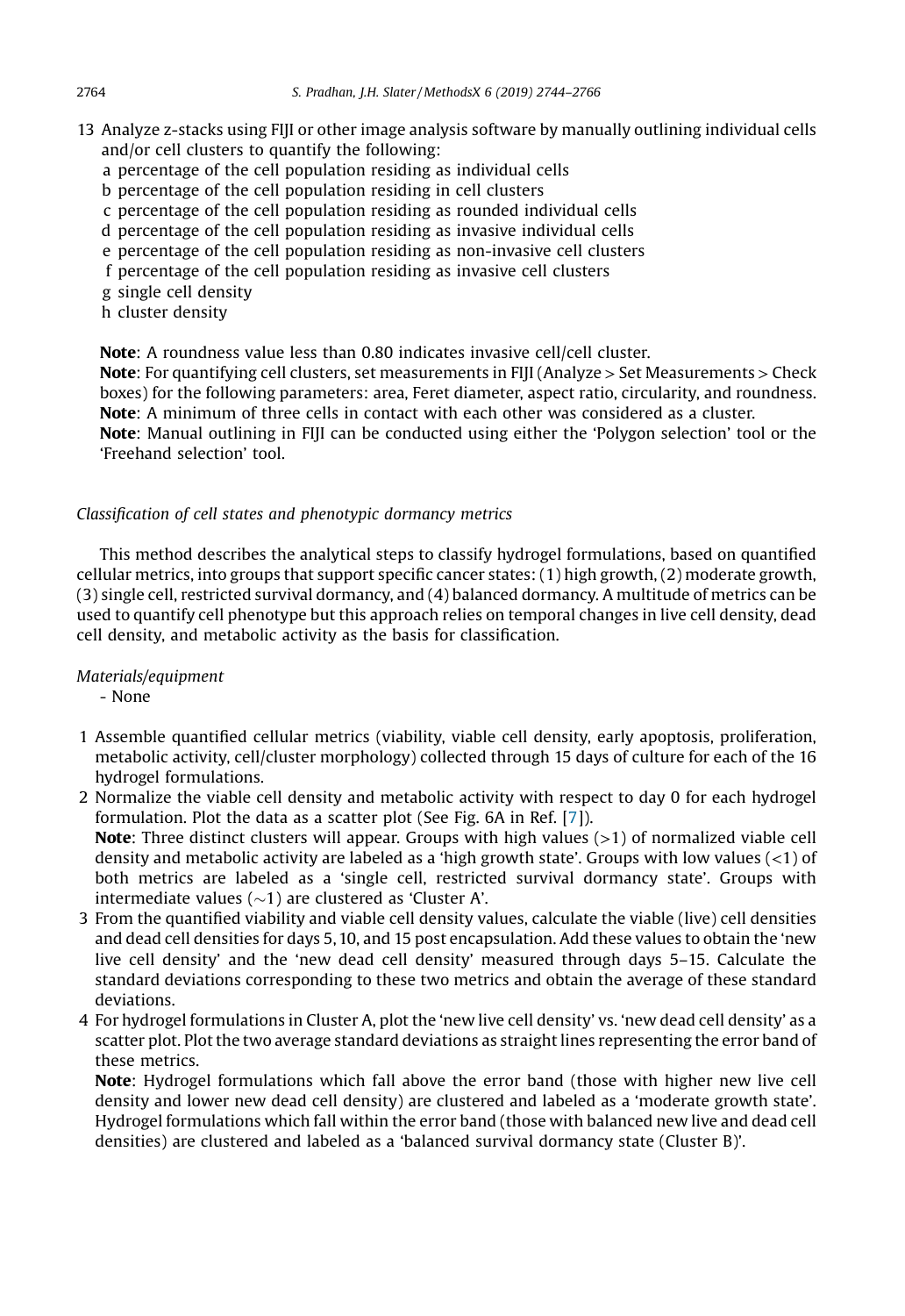## *Reactivation of dormant tumor cells*

This protocol describes a method to reactivate single dormant cancer cells toward an invasive, proliferative state that is reminiscent of metastatic recurrence. This phenotypic switch is induced via a dynamic increase in ligand density in long-term culture, which is simulative of dormant single cells experiencing increased matrix adhesivity with deposition of cell-permissive extracellular matrix components in the native dormant niche.

## *Materials/equipment*

- MDA-MB-231 breast cancer cells
- PEG-PQ macromer
- PEG-RGDS macromer
- Lithium acyl phosphinate (LAP)
- Warm PBS (sterile)
- Parafilm (sterilized with ethanol)
- Tweezer (sterilize with ethanol)
- Glass slide
- Well plate
- UV lamp
- 1 Prepare PEG-PQ stock in PBS (20 % w/v) (200 mg/mL or 10 mg/50  $\mu$ L).
- 2 Prepare PEG-RGDS stock in PBS (20 mM) (68 mg/mL or  $6.8$  mg/100  $\mu$ L).
- 3 Prepare LAP stock in PBS  $(30 \text{ mg/mL})$  or 3 mg/100  $\mu$ L).
- 4 Prepare final polymer precursor solution with PEG-PQ =  $5\%$  w/v and LAP =  $3$  mg/mL and adjust with PBS. Mix all components thoroughly.
- 5 Encapsulate cells in this hydrogel formulation at 10 million cells/mL as described earlier and maintain in culture for 40 days. Replace media every 4 days.
- 6 Conduct quantification of cell viability, viable cell density, and proliferation on 0, 15, and 30 days post encapsulation as per above protocols.
- 7 On day 40, prepare an RGDS precursor solution with a final concentration of PEG-RGDS = 10 mM and  $LAP = 3$  mg/mL in PBS. Mix thoroughly.
- 8 Using tweezers, transfer cell-laden hydrogels into a microcentrifuge tube filled with PBS. Rinse twice in PBS for 10 min each to completely remove media.
- 9 Remove PBS and add the PEG-RGDS/LAP precursor solution to the hydrogels. Incubate at 37  $\degree$ C for 1 h to allow diffusion of PEG-RGDS into the hydrogel.
- 10 Warm up the UV lamp. Transfer the hydrogels from a microcentrifuge tube to a Parafilm covered glass slide. Photocrosslink for 1 min.
- 11 Transfer the PEG-RGDS crosslinked hydrogels into a well plate with culture media and maintain in culture for an additional 35 days.
- 12 Conduct quantification of cell viability, viable cell density, and proliferation on 5, 15, and 35 days post PEG-RGDS coupling (See Fig. 7 in Ref. [7]).

## *Conclusions*

We presented protocols and methods pertaining to fabrication of PEG-based hydrogels with welldefined and well-controlled physical and biochemical properties and 3D culture of MDA-MB-231 cells for the investigation of tumor dormancy and metastatic recurrence. We also described methods of quantifying cellular metrics of 3D cultured cells and implementing these metrics to phenotypically classify hydrogel formulations into groups that support specific cancer cell states. The systematic phenotypic classification of hydrogel formulations provides a roadmap toward designing engineered matrices for regulating cell fates for various applications, including tumor dormancy and metastasis. We also described the method for dynamically increasing ligand density in cell-laden hydrogels (via incorporation of PEG-RGDS) to induce reactivation of single dormant tumor cells into invasive